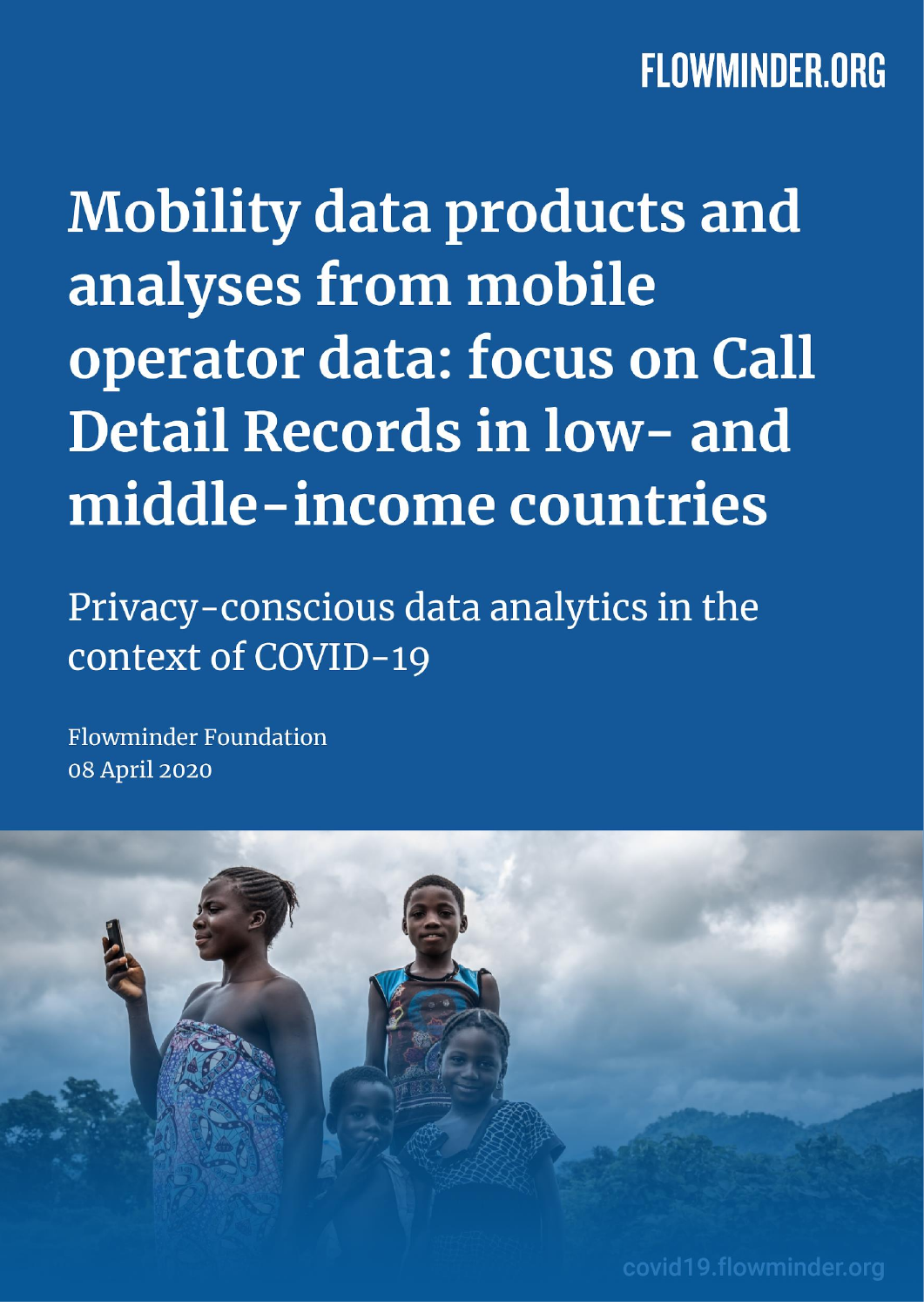### Mobility data products and analyses from mobile operator data: focus on Call Detail Records in lowand middle-income countries

**Privacy-conscious data analytics in the context of COVID-19**

Last update: 09 April 2020 Version: 1.0

| Glossary of terms                                                                                                                                                                                                  | $\mathbf{2}$                        |
|--------------------------------------------------------------------------------------------------------------------------------------------------------------------------------------------------------------------|-------------------------------------|
| About                                                                                                                                                                                                              | $\overline{2}$                      |
| 1. Key questions that can be answered from CDR analysis<br>Caveats                                                                                                                                                 | 3<br>8                              |
| 2. From raw data to insights: the CDR analysis process                                                                                                                                                             | 8                                   |
| 3. CDR aggregates: 'Building blocks'<br>3.1. The basics of CDR aggregates<br>3.2. Spatial and temporal resolutions of the CDR aggregates<br>3.3. Defining home locations<br>3.4. Applications in non-LMIC contexts | 9<br>$\mathsf{Q}$<br>10<br>11<br>11 |
| 3.5 [TBC] Further description of CDR aggregates<br>4. Indicators built from CDR aggregates<br>4.1. Categories of indicators<br>4.2. Methods to produce the indicators<br>Worked Example                            | 13<br>14<br>14<br>14<br>19          |
| 5. TBC: Guidance on analysis                                                                                                                                                                                       | 19                                  |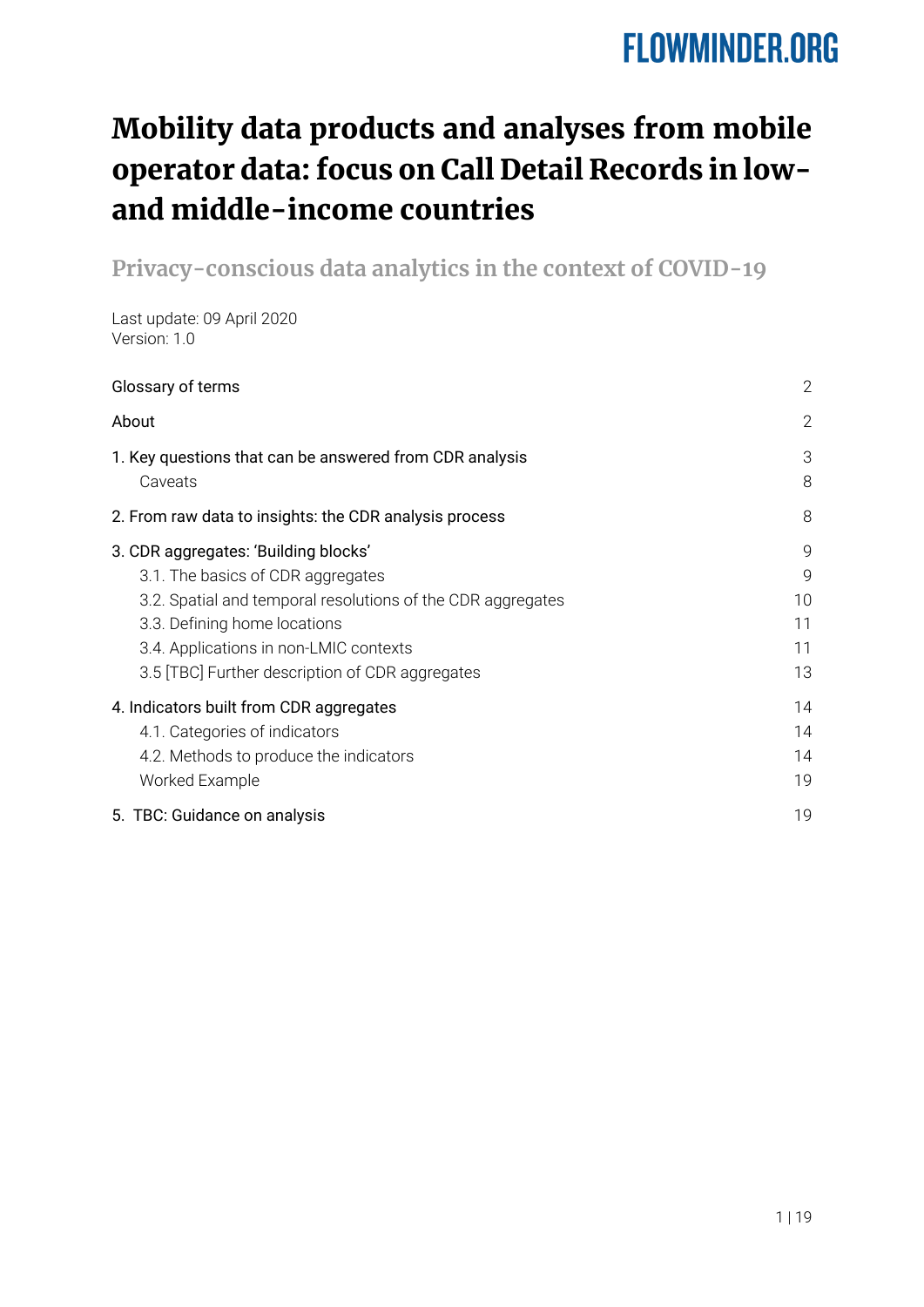### <span id="page-2-0"></span>**Glossary of terms**

| <b>Call Detail Records</b><br>(CDR) | The mobile phone data that are most commonly used for studying<br>diseases in low- and middle-income countries are 'Call Detail Records'<br>(CDRs). CDRs are generated each time a mobile phone subscriber makes<br>or receives a call, sends or receives a SMS, or uses mobile data. Each<br>record includes an anonymous identifier of the subscriber, a timestamp,<br>and the cell tower that the transaction was routed through. |
|-------------------------------------|--------------------------------------------------------------------------------------------------------------------------------------------------------------------------------------------------------------------------------------------------------------------------------------------------------------------------------------------------------------------------------------------------------------------------------------|
| <b>CDR</b> aggregates               | CDR aggregates are produced by processing the CDR data of many<br>individual subscribers into an output that characterises the behaviour of<br>the entire group of subscribers.                                                                                                                                                                                                                                                      |
| <b>Mobility indicators</b>          | Mobility indicators are descriptive statistics of mobility generated from<br>CDR aggregates.                                                                                                                                                                                                                                                                                                                                         |

### <span id="page-2-1"></span>**About**

Anonymised and aggregated data from Mobile Network Operators (MNOs) is a key data source to understand mobility patterns of populations, and improve decision making and scenario planning during the COVID-19 pandemic. This data can be analysed in near real-time and provide an overview of mobility patterns at local levels and across an entire country.

Large scale mobility changes are both a cause and an effect of the COVID-19 pandemic. On the one hand, mobility of populations affects the speed and patterns of the epidemic. On the other, government interventions (travel restrictions, curfews, closure of public places, banning of gatherings), as well as social and economic changes caused by the epidemic, alter mobility patterns and shift distributions of populations, for example, through returns of migrant workers or movements of urban populations to the countryside.

This document explains how Call Detail Records (CDR) can be leveraged for improving the understanding of population mobility in low- and middle-income countries (LMICs), in the context of the COVID-19 pandemic.

Flowminder is a non-profit foundation that specialises in the analysis of anonymised mobile phone data, satellite imagery, and household survey data for humanitarian and international development purposes. Our researchers and analysts have been working in this field for over ten years, and were the first to respond to a large-scale infectious disease outbreak using mobile operator data (Haiti cholera outbreak in 2010). Flowminder researchers were also the first to show that mobile operator data can predict the spatial spread of an infectious disease (Nature Sci. Rep. 2015).

We define in this document the key stages in the analysis of CDR data, and set a standard for the CDR aggregates to be produced, and the mobility indicators that can be derived from the aggregates,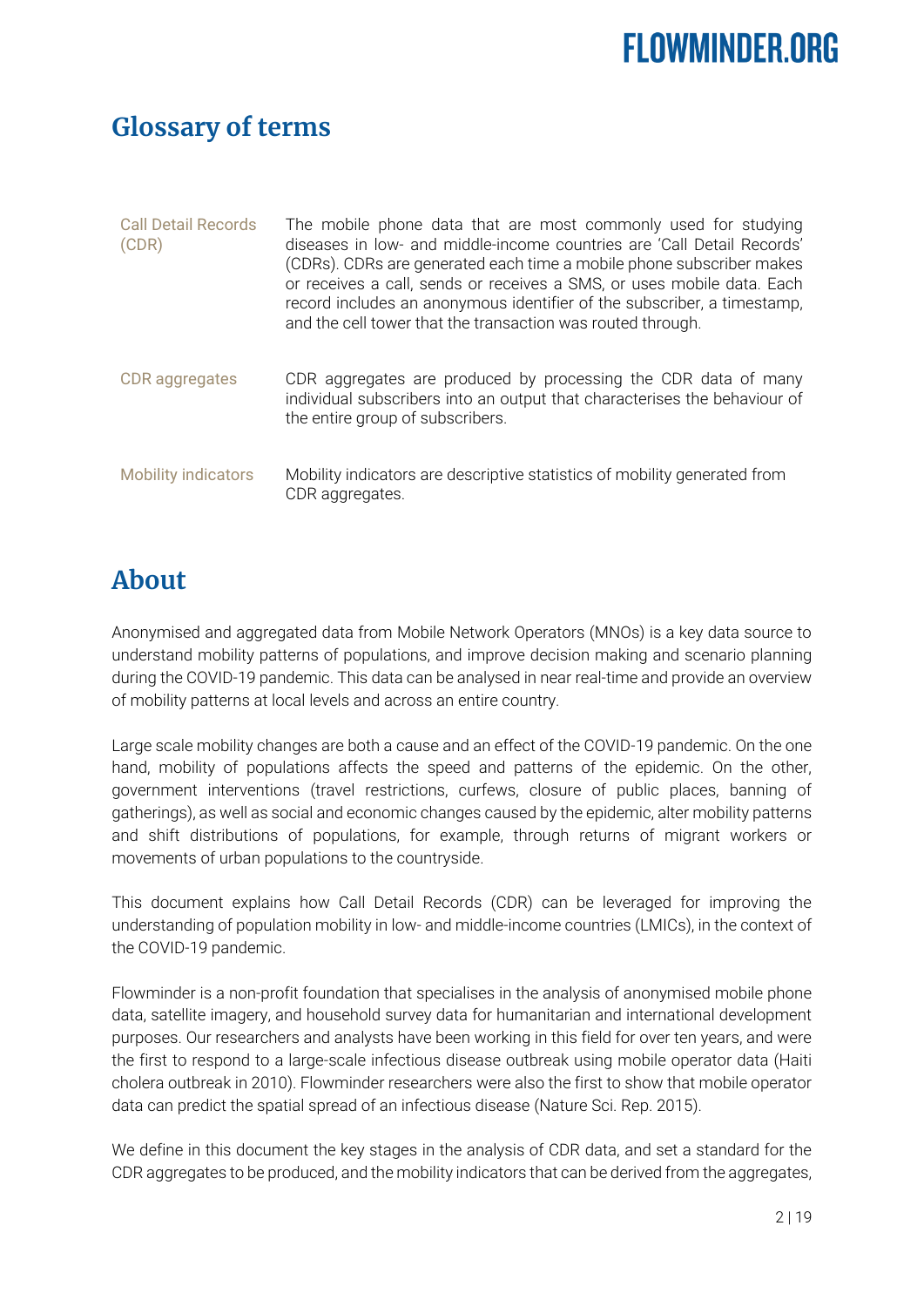to support decision makers within the ongoing COVID-19 pandemic.

Flowminder has designed a series of aggregates and indicators to represent all dimensions of mobility and with the following considerations as a priority:

i) they should not be excessively computationally intensive to produce, even in settings with scarce compute resources,

ii) they are fully anonymous and contain no information about individual subscribers, ensuring that the privacy of subscribers is maintained at all times, and

iii) they are robust to sparse tower distribution and to infrequent phone usage (the aggregates have been developed with the assumption that most subscribers will not have a record associated with them every day, or even once every few days), both of which are common in LMICs.

With these considerations in mind, we have produced the set of CDR aggregates and indicators we present in this document (along with code, methods and guidelines), which we believe extract relevant mobility information from CDRs in LMICs, in a privacy-conscious and robust manner. Flowminder will later expand its set of indicators for other types of mobile operator data and for higher income settings.

### <span id="page-3-0"></span>**1. Key questions that can be answered from CDR analysis**

Mobile operator data can support government and public decision making during the COVID-19 pandemic. We have identified below five key areas of applications which would benefit from mobility insights extracted from CDR data:

1. Monitoring the primary effects of mobility and social distancing interventions

We propose indicators that aim to provide a measure of change in mobility following specific government interventions and their announcement. These indicators may be used to assess whether restrictions have had the expected effect of reducing travel, dispersion, and population mixing.

They are not a measure of the number of people who do or do not comply with mobility restrictions. Restrictions have a number of exemptions which cannot be quantified using CDR data. Exemptions include, for example, key workers (e.g. health sector, law enforcement, military, maintenance of essential service, supply chain of essential products, etc..), people returning home, people supporting their families, people in need of health care, etc... Therefore, as we cannot quantify exemptions, we cannot quantify compliance.

#### 2. Monitoring the side effects of interventions

Interventions designed to reduce mobility and increase social distancing may have the unintended opposite effect, which negatively impact the controlling of COVID-19 or have broader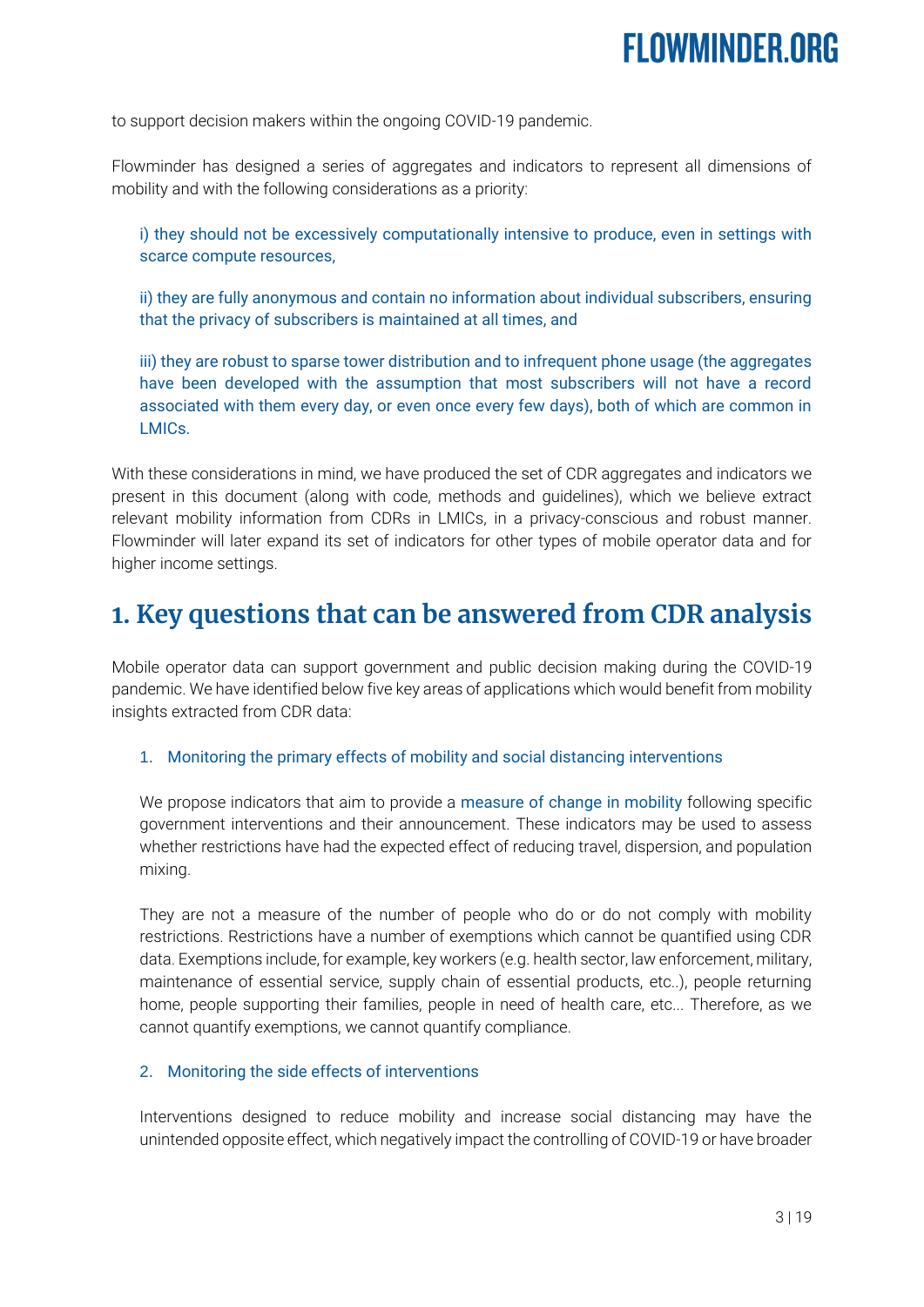social impacts. For example, research conducted in New York<sup>1</sup> showed that the introduction of school closures in New York resulted in increased activity at grocery, shopping, food and outdoor places. In addition, evidence from Italy, France and Ghana<sup>2</sup> demonstrated that there were large scale movements of people before lockdowns were implemented.

We propose indicators that aim to provide a measure of unintended side effects following government interventions. These indicators will help planners assess whether interventions should be modified or ceased. In addition, such indicators would also help planners form a more accurate estimate of the likely impact an intervention would have, accounting for these side effects and supporting longer term planning efforts.

#### 3. Identifying routine mobility patterns (to plan interventions and assess risk levels)

We propose indicators which extract current patterns of mobility, helping to identify hotspots (places with receiving large crowds and with high population mixing), most travelled routes and secluded regions. This information would help decision-makers to plan interventions and restrictions, and to target areas to send information messages to. In addition, the indicators will enable planners to conduct scenario testing for different types of measures (restrictions on travel, closures of public places) and for the staged relaxation of measures.

#### 4. Monitoring changes in density of population (dynamic population mapping)

There can be large scale movements of populations as a result of the COVID-19 epidemic, with, for example, countries experiencing high levels of movements from urban to rural areas. Such changes can have unintended consequences on public services, food supplies and other critical infrastructure.

We propose indicators that monitor the changes in population densities from CDRs which, combined with existing population estimates, will help provide more accurate estimates of population during the epidemic. This will provide a useful indicator both during the outbreak and after restrictions have been lifted, as planners will be able to understand how long it takes for populations to return to the pre-crisis state.

#### 5. Mobility data as an input to predictive models and analyses with ancillary data

The indicators we propose can be used in further analyses, predictive modelling and research. The indicators reflect all dimensions of mobility and can be used to support decision-making and investigations across a wide range of domains. This may include epidemiological modelling, resource planning, provisioning of services, and longer term research into preparedness for epidemics or the effect of mobility restrictions on the environment.

Table 1 provides an overview of these five key issues affecting decision-making that can be informed by CDR analysis. For each main issue, the table lists topics to be assessed, insights required for its assessment, and which of our proposed indicators may be used to produce these insights. These

-

<sup>1</sup> [http://curveflattening.media.mit.edu/Social\\_Distancing\\_New\\_York\\_City.pdf](http://curveflattening.media.mit.edu/Social_Distancing_New_York_City.pdf)

<sup>.&</sup>lt;br>2 [https://web.flowminder.org/publications/mobility-analysis-to-support-the-government-of-ghana-in](https://web.flowminder.org/publications/mobility-analysis-to-support-the-government-of-ghana-in-responding-to-the-covid-19-outbreak)[responding-to-the-covid-19-outbreak](https://web.flowminder.org/publications/mobility-analysis-to-support-the-government-of-ghana-in-responding-to-the-covid-19-outbreak)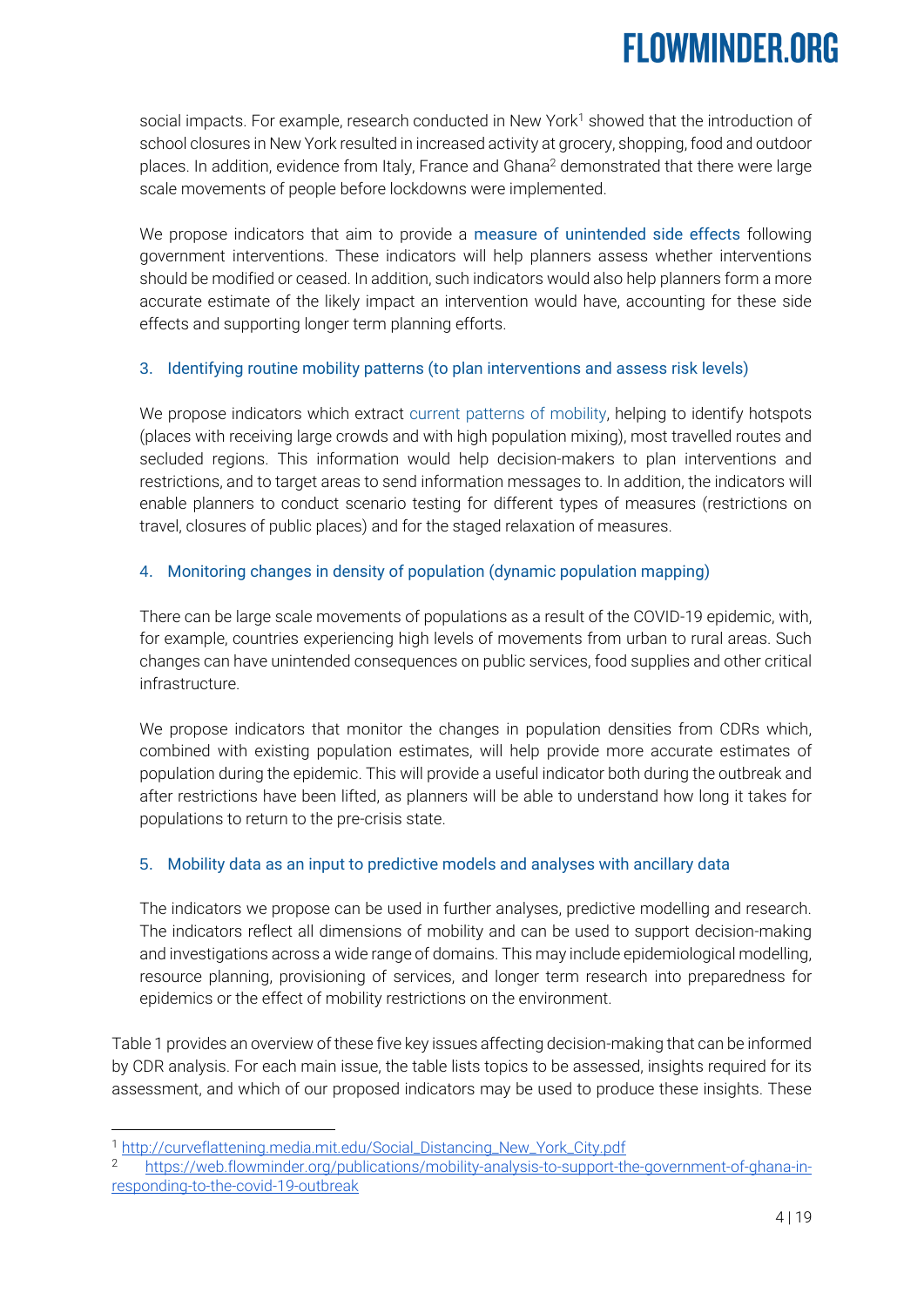insights can take the forms of graphs, maps, statistics or reports, which can be used by governments, journalists and other scientists at a national or global scale.

Within the table, there may be multiple indicators which are listed for a single insight or topic. In these cases, indicators may need to be combined with each other for double checking, or are needed to answer the multiple questions in the 'insight column' of the same row. More details will be provided on this analysis and interpretation in further guidance.

Table 1: Key areas that can be informed from for mobility data, and insights provided by the mobility indicators we propose.

| <b>Topic under</b><br>assessment                                                                                                                                          | <b>Examples of insights provided</b>                                                                                                              | Indicator(s)                                                                                                                                                                                                                |
|---------------------------------------------------------------------------------------------------------------------------------------------------------------------------|---------------------------------------------------------------------------------------------------------------------------------------------------|-----------------------------------------------------------------------------------------------------------------------------------------------------------------------------------------------------------------------------|
| 1.                                                                                                                                                                        | Monitoring the primary effects of mobility and social distancing interventions                                                                    |                                                                                                                                                                                                                             |
| Limitation on travel distance                                                                                                                                             | How much has long-distance travel<br>decreased?<br>Do regions receive fewer incoming<br>visitors?                                                 | Inter-regional travel: distribution of<br>٠<br>distances travelled<br>Inter-regional travel: dispersion<br>Population mixing<br>٠                                                                                           |
| Promotion or regulation about<br>How much have urban 'commuting'-type<br>work from home<br>trips been reduced?<br>Has population mixing been reduced in<br>urban centres? |                                                                                                                                                   | Hourly presence and variance, per area<br>٠<br>Crowdedness<br>×<br>Intra-regional travel distribution<br>٠<br>Number of regions visited, per home<br>location<br>Population mixing<br>٠                                     |
| Lockdown                                                                                                                                                                  | How much have urban trips and<br>population mixing decreased?<br>Do more people appear to remain at<br>home more than before?                     | Intra-regional travel distribution<br>٠<br>Number of regions visited, per home<br>٠<br>location<br>Number of subscribers visiting only<br>٠<br>their home region<br>Population mixing: visitors vs residents<br>Crowdedness |
| Curfew                                                                                                                                                                    | How much has travel reduced during<br>night time?                                                                                                 | Daytime / nighttime presence ratio<br>٠<br>Intra- and inter-regional travel<br>٠<br>Crowdedness<br>٠                                                                                                                        |
| Closure of public places                                                                                                                                                  | By how much does the closure of specific<br>establishments (religion, entertainment,<br>shops, education) reduce travel and<br>population mixing? | Hourly presence and variance, per area<br>Crowdedness<br>×<br>Intra-regional travel<br>×<br>Number of regions visited, per home<br>٠<br>location<br>Population mixing                                                       |
| Ban on public gatherings and<br>events                                                                                                                                    | How much have crowd sizes and crowd<br>frequencies decreased?                                                                                     | Crowdedness: crowd size and<br>frequency                                                                                                                                                                                    |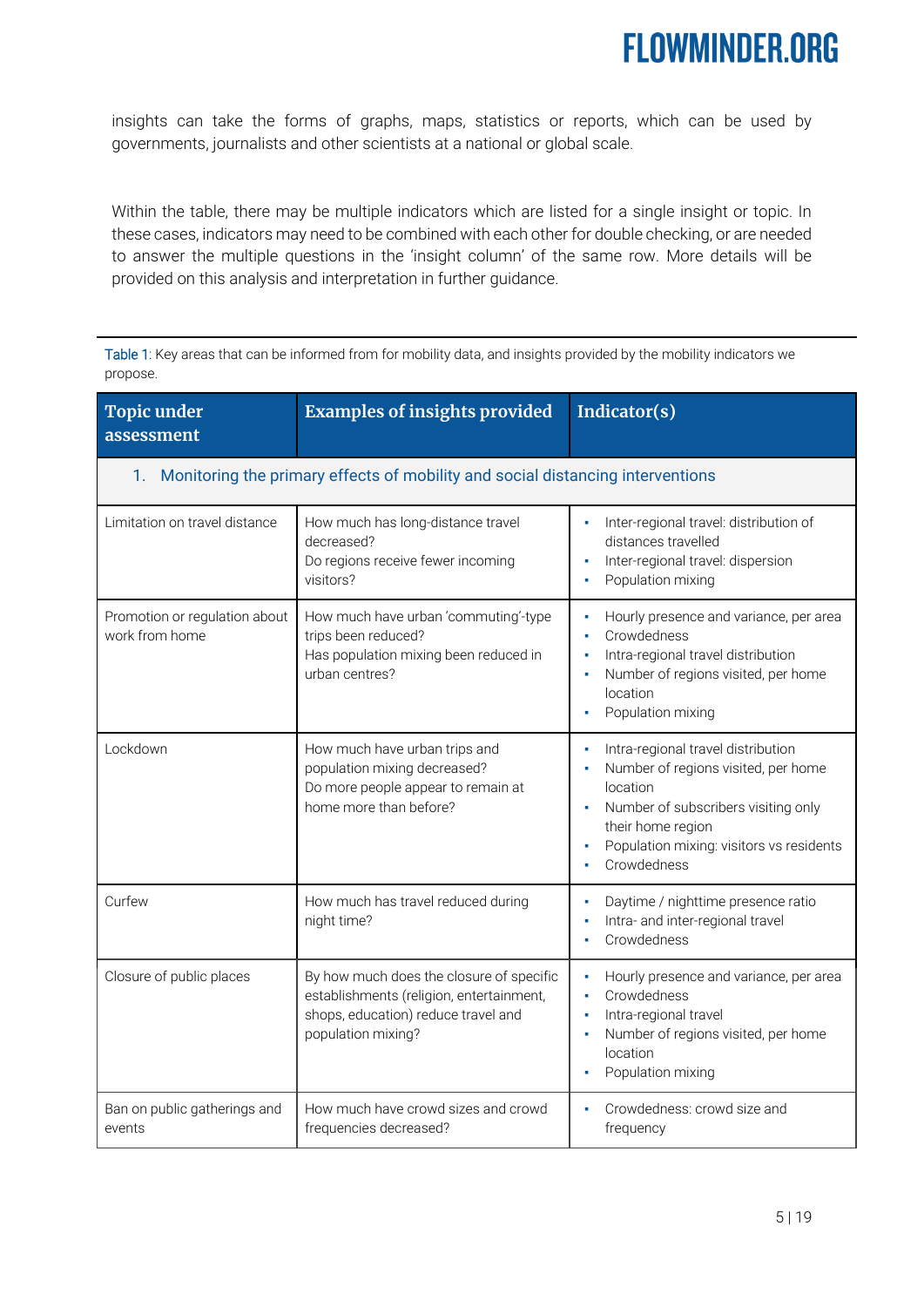| Monitoring the side effects of interventions<br>2.                                                             |                                                                                                                                                                                                              |                                                                                                                                                                                                                                                                                     |  |  |  |
|----------------------------------------------------------------------------------------------------------------|--------------------------------------------------------------------------------------------------------------------------------------------------------------------------------------------------------------|-------------------------------------------------------------------------------------------------------------------------------------------------------------------------------------------------------------------------------------------------------------------------------------|--|--|--|
| Home relocations                                                                                               | How many people have relocated<br>(changed their -presumed- region of<br>residence) as a result of interventions,<br>announcements or news?<br>How many people are leaving urban<br>centres for rural areas? | Number of subscribers who changed<br>their home location<br>Number of subscribers who relocated<br>٠<br>between any 2 regions (origin-<br>destination flow)                                                                                                                         |  |  |  |
| Crowds formation                                                                                               | Are some places visited by a larger<br>number of people following interventions?<br>(e.g. shops after school closure)                                                                                        | Hourly presence, per area<br>Crowdedness<br>Intra-regional travel<br>٠<br>Population mixing<br>٠                                                                                                                                                                                    |  |  |  |
| Duration of disruption                                                                                         | How long before a 'new normal' settles in<br>and daily repeated patterns re-appear?                                                                                                                          | Hourly and daily variance of subscriber<br>presence, per area                                                                                                                                                                                                                       |  |  |  |
| Travel range                                                                                                   | Do people tend to travel longer distances?                                                                                                                                                                   | Inter-regional travel: distribution of<br>٠<br>distances travelled                                                                                                                                                                                                                  |  |  |  |
| Geographic dispersion                                                                                          | Do the interventions, announcements,<br>news, result in more dispersion?                                                                                                                                     | Inter-regional travel: dispersion<br>Number of regions visited, per home<br>location<br>Population mixing                                                                                                                                                                           |  |  |  |
| Effect of border closure                                                                                       | Are many citizens coming back to the<br>country?                                                                                                                                                             | [TBC: This may not be measurable with<br>CDRs. It depends on several factors<br>(information on roaming, duration of<br>SIM validity, frequency of phone usage,<br>), and we are currently investigating<br>possible indicators of new SIMs and<br>new arrivals to points of entry] |  |  |  |
| 3.                                                                                                             | Identifying routine mobility patterns (to plan interventions and assess risk levels)                                                                                                                         |                                                                                                                                                                                                                                                                                     |  |  |  |
| Selecting and prioritising<br>locations for implementing<br>mobility restrictions                              | Which locations receive large crowds<br>and/or have a large amount of population<br>mixing (hotspots)?                                                                                                       | Hotspot locations<br>Crowdedness - size and frequency<br>٠<br>Population mixing - mixing factor                                                                                                                                                                                     |  |  |  |
|                                                                                                                | What are the main travelled routes and<br>routes linking hotspots?<br>Are there areas in the country already<br>partially shielded from the rest (secluded)?                                                 | Regional connectivity structure:<br>isolated clusters of regions<br>main travelled routes<br>main travelled routes through hotspots<br>٠                                                                                                                                            |  |  |  |
| Targeting locations for<br>communications (where to<br>send information, e.g. via<br>SMS, voice or billboards) | Which locations receive large crowds<br>and/or have a large amount of population<br>mixing (hotspots)?                                                                                                       | Hotspot locations<br>Crowdedness - size and frequency<br>Population mixing - mixing factor<br>٠                                                                                                                                                                                     |  |  |  |
|                                                                                                                | Which locations do people who travel a lot<br>come from?                                                                                                                                                     | Inter-regional travel - number of regions<br>٠<br>visited, per home location                                                                                                                                                                                                        |  |  |  |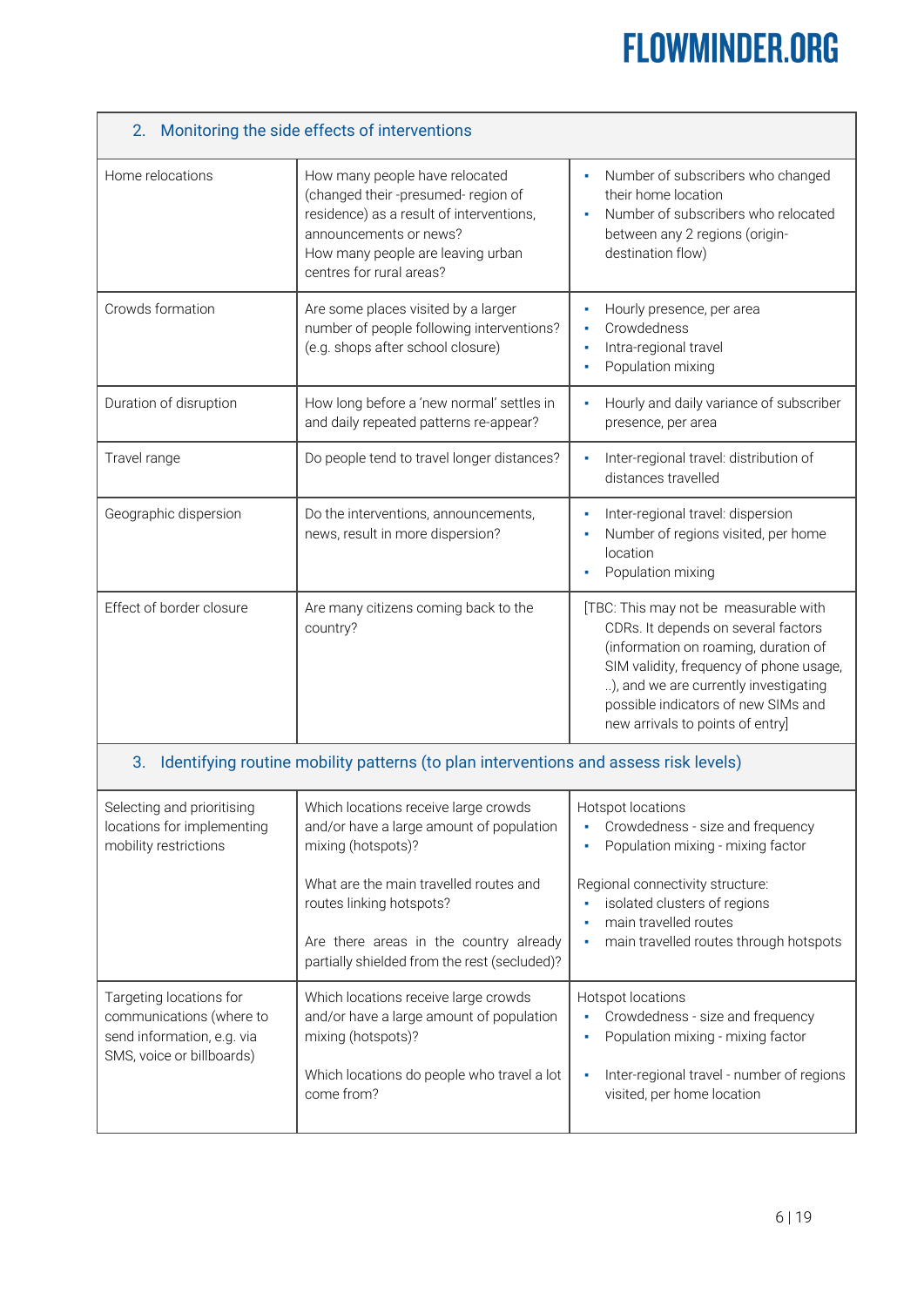| Identifying<br>where<br>places<br>people may be at higher risk of<br>spreading or contracting the<br>virus (based on mobility profile<br>only - not infectious cases) | Which locations receive large crowds<br>and/or have a large amount of population<br>mixing (hotspots)?<br>What are the main travelled routes and<br>routes linking hotsports)?                                                                                                                                                                                                                                                                                                                         | Hotspot locations<br>Crowdedness - size and frequency<br>Population mixing - mixing factor<br>×<br>Regional connectivity structure:<br>main travelled routes through hotspots                                                         |  |
|-----------------------------------------------------------------------------------------------------------------------------------------------------------------------|--------------------------------------------------------------------------------------------------------------------------------------------------------------------------------------------------------------------------------------------------------------------------------------------------------------------------------------------------------------------------------------------------------------------------------------------------------------------------------------------------------|---------------------------------------------------------------------------------------------------------------------------------------------------------------------------------------------------------------------------------------|--|
| Estimating the number of<br>people in each region who<br>may be at higher risk of<br>spreading or contracting the<br>virus?                                           | How many people in each area visit a<br>hotspot / multiple hotspots?<br>How many people in each area visit high-<br>mixing areas?                                                                                                                                                                                                                                                                                                                                                                      | Number of residents of hotspots<br>٠<br>Average number of hotspots visited per<br>subscriber, obtained from:<br>Crowdedness<br>٠<br>Population mixing<br>٠<br>Inter-regional travel - number of regions<br>visited, per home location |  |
| 4.                                                                                                                                                                    | Monitoring changes in density of the population (Dynamic population mapping)                                                                                                                                                                                                                                                                                                                                                                                                                           |                                                                                                                                                                                                                                       |  |
| Changes to the population<br>size of each region during the<br>crisis (either driven by<br>interventions or news or<br>events related to the<br>epidemic)             | How many people move out of their home<br>and relocate to a new region?                                                                                                                                                                                                                                                                                                                                                                                                                                | Changes to resident subscriber<br>ú,<br>population of each region (weekly)                                                                                                                                                            |  |
| Duration of relocations                                                                                                                                               | Does the population distribution return to<br>its pre-crisis state and how long does it<br>take?                                                                                                                                                                                                                                                                                                                                                                                                       | Average time for a region to get back to<br>its pre-crisis subscriber population size                                                                                                                                                 |  |
| 5.                                                                                                                                                                    | Mobility data as an input to predictive models and analyses with ancillary data                                                                                                                                                                                                                                                                                                                                                                                                                        |                                                                                                                                                                                                                                       |  |
| Prediction of the spatial<br>spread of SARS-COV-2<br>(assuming good case data)                                                                                        | Which areas of the country will be most<br>affected? In which order may this<br>happen?<br>When and where to relax interventions<br>and which ones?                                                                                                                                                                                                                                                                                                                                                    | Inter-regional travel<br>×<br>Population mixing<br>٠<br>Changes to resident subscriber<br>٠<br>population of each region                                                                                                              |  |
| Resource planning and<br>provision of services<br>(assuming data on resources<br>and location of services)                                                            | How to optimise resource provision (e.g.<br>health care needs) given population<br>movements?                                                                                                                                                                                                                                                                                                                                                                                                          | Population mixing<br>×<br>Changes to resident subscriber<br>population of each region                                                                                                                                                 |  |
| Longer term research in e.g.<br>preparedness to epidemics,<br>economics, ecology, social<br>sciences                                                                  | Example of questions:<br>How long did it take for mobility patterns<br>to settle to a new normal after<br>interventions? How disruptive has the<br>crisis been and for how long (resilience)?<br>How are changes in economic variables<br>(production, seasonal agricultural work,<br>poverty) and environment (air pollution,<br>noise pollution, electricity consumption)<br>related to changes in mobility?<br>How changes in air pollution affect the<br>transmission and severity of the disease? | Hourly and daily variance, per area<br>٠<br>Changes to resident subscriber<br>population of each region<br>Intra and inter-regional travel<br>٠<br>Crowdedness                                                                        |  |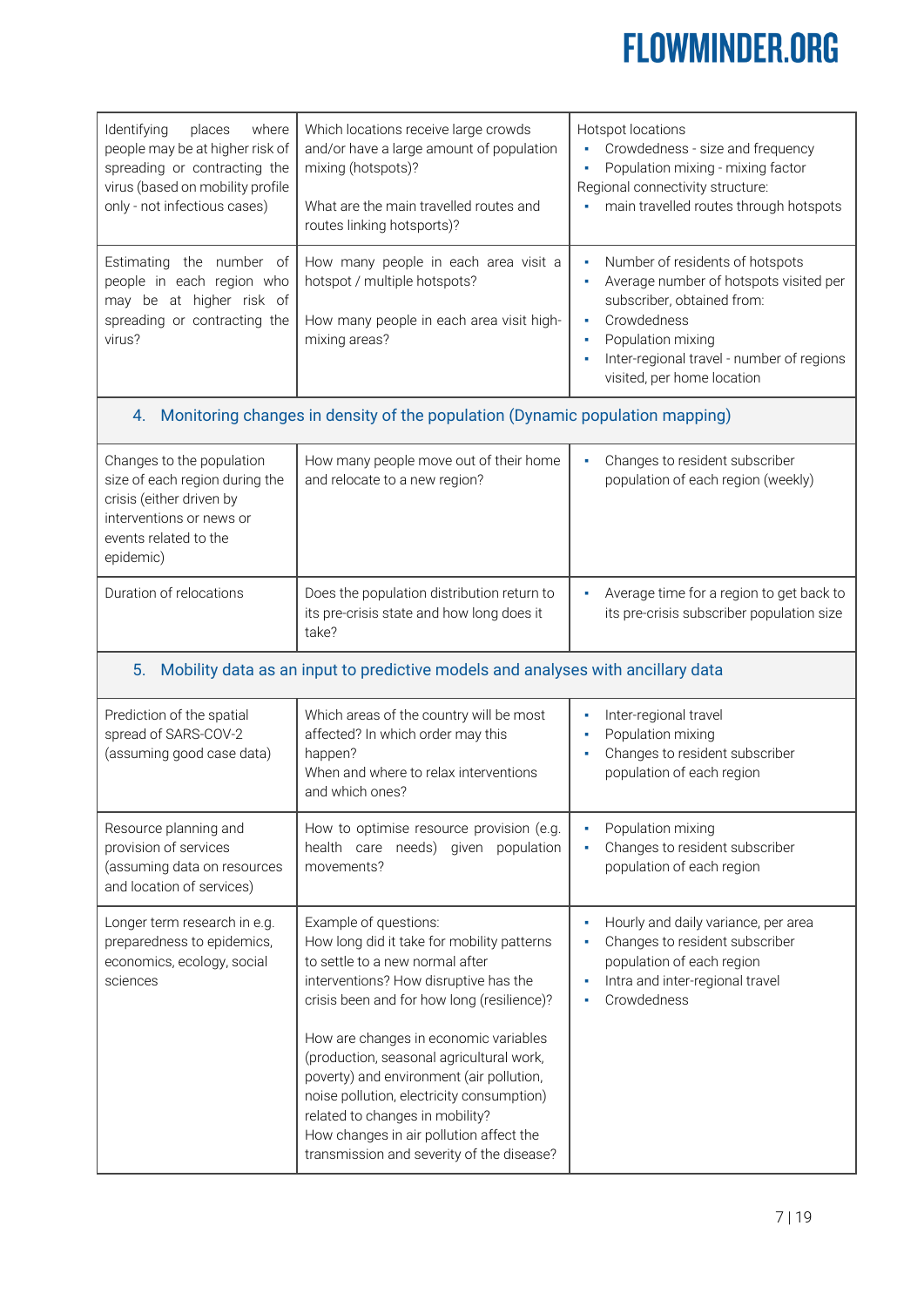#### <span id="page-8-0"></span>**Caveats**

While CDR data has an important role to play in the response to COVID-19, it is important that considerations are made to the suitability of its use. This includes a range of technical and social reasons as described below.

There are rightfully concerns about the potential for misuse of mobility indicators derived from CDR data. It is important to note that indicators will not be provided in real-time but with a delay of at least a few days, to serve for analysis. This delay would prevent its use to identify ongoing gatherings and to be used as a policing tool for example. In addition, indications of changes in mobility are not indications of level of compliance to restrictions, as to measure this would require knowledge of exemptions and a finer spatial resolution in most cases.

Secondly, as the indicators are designed to be exhaustive and capture all dimensions of mobility to inform a range of possible questions, the exact usefulness of each and every indicator will depend heavily on the country context. This not only includes the needs of the country, but factors influencing the availability and representativity of the data (coverage, density of towers, frequency of phone usage).

Finally, CDR data from a mobile network operator only contains information about the people who use a SIM card from that operator. This subset of people is unlikely to be perfectly representative of the entire population of a country because not everyone uses a mobile phone, and not all mobile phone users are subscribed to a single mobile network operator. For example, young children and elderly people in many countries do not use a mobile phone, and in low-income countries, individuals in the lowest socioeconomic strata may not own a mobile phone. Additionally, the geographic, demographic, and socioeconomic distribution of subscribers to each mobile network operator is often not representative of the full population.

### <span id="page-8-1"></span>**2. From raw data to insights: the CDR analysis process**

Several key stages are required to convert raw CDR data into actionable insights. These are categorised as follows:

- 1. Raw CDR data: CDR data are owned by MNOs and are generated each time a mobile phone subscriber makes or receives a call/text or uses mobile data. Each record includes an anonymous identifier of the subscriber, a timestamp, and the cell tower that the transaction was routed through. CDRs can be useful mobility resources as they contain a record of each subscriber's approximate location (the location of the cell tower) each time they use their phone.
- 2. Production of CDR aggregates: CDR aggregates are obtained from the processing of the raw CDR data corresponding to groups of individual subscribers. These aggregates can be produced by MNOs and regulators using Flowminder's code available on GitHub [\(github.com/Flowminder/COVID-19\)](https://github.com/Flowminder/COVID-19). Examples of aggregates are the counts of subscribers actively using their phone in a given region and time interval, or counts of subscribers travelling from one region to another.
- 3. Production of mobility indicators from CDR aggregates: Data analysts can extract information from CDR aggregates to produce descriptive statistics of mobility. Flowminder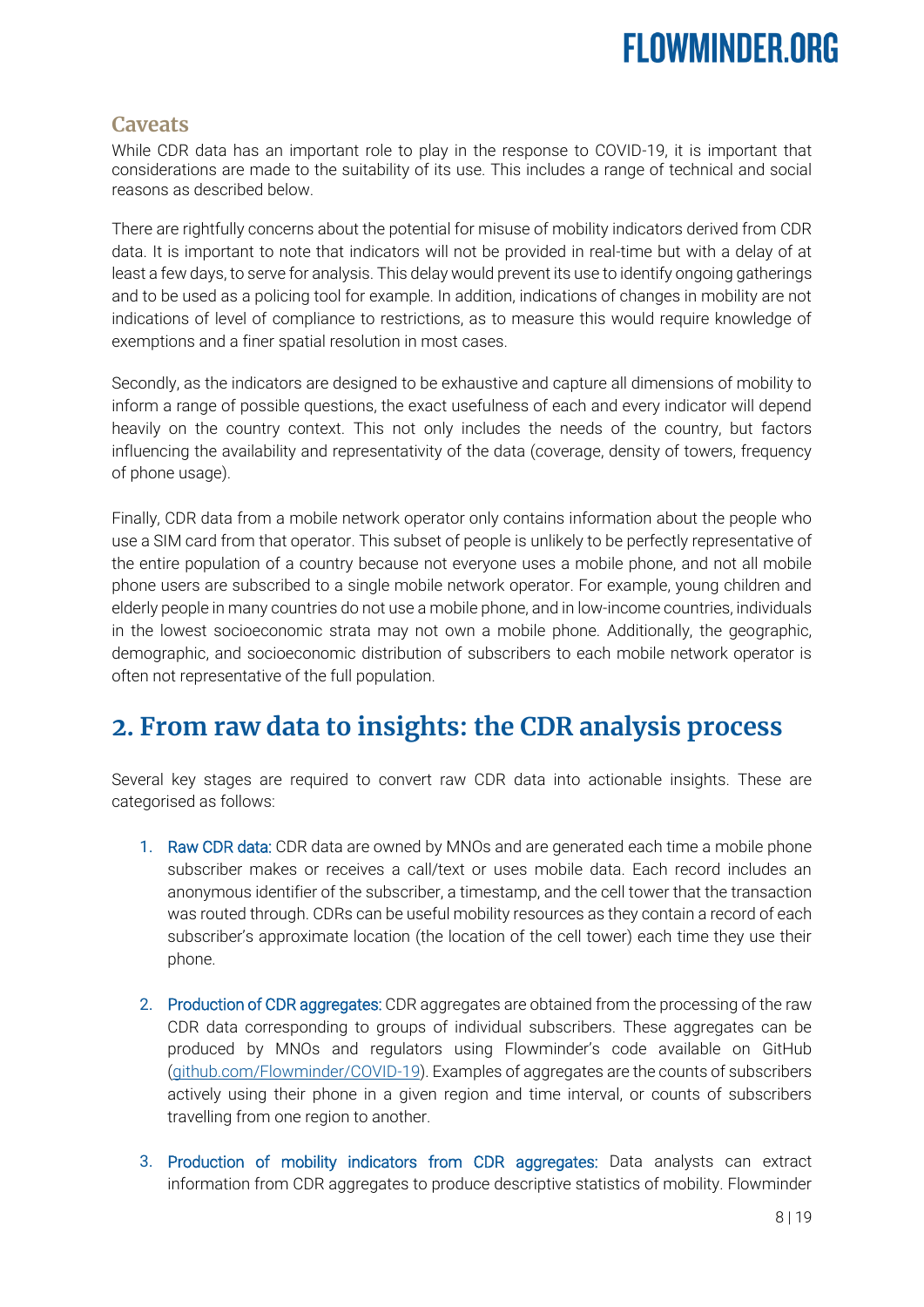analysts propose here a range of indicators that capture mobility characteristics that are relevant to the COVID-19 context.

4. Turning mobility indicators into actionable insights for decision making: The interpretation of mobility indicators, by incorporating local knowledge and additional data sources (such as the locations of schools or shopping districts), can provide decision makers actors with a wide range of insights, examples of which are provided in Table 1..

A summary of the analysis chain is given in Figure 1.



Figure 1. Analysis chain.

### <span id="page-9-0"></span>**3. CDR aggregates: 'Building blocks'**

This section outlines the CDR aggregates which can be used as the basis of a range of analyses for supporting low-and middle-income countries.

Table 2 provides a summary of the categories and CDR aggregates that can be produced from CDRs to build mobility indicators. Code used to derive these aggregates can be accessed from GitHub [\(https://github.com/Flowminder/COVID-19\)](https://github.com/Flowminder/COVID-19), and descriptions are also listed on our website [\(https://covid19.flowminder.org/resources-for-mnos/list-of-cdr-aggregates\)](https://covid19.flowminder.org/resources-for-mnos/list-of-cdr-aggregates) as well as the description of methods to produce them:

<https://covid19.flowminder.org/resources-for-analysts/methods-cdr-aggregates>

### <span id="page-9-1"></span>**3.1. The basics of CDR aggregates**

MNOs have datasets that comprise records that are generated each time a subscriber makes or receives a call, sends or receives a SMS, or uses mobile data on their phone. The combination of events (calls, SMS, data sessions) included in the dataset depends on each MNO. We are only able to tell if a subscriber was at a particular location at a certain time if they used their phone at that location and time, for an event that is included in the dataset. In this case, we say that we 'recorded' the subscriber as being at that location at that time.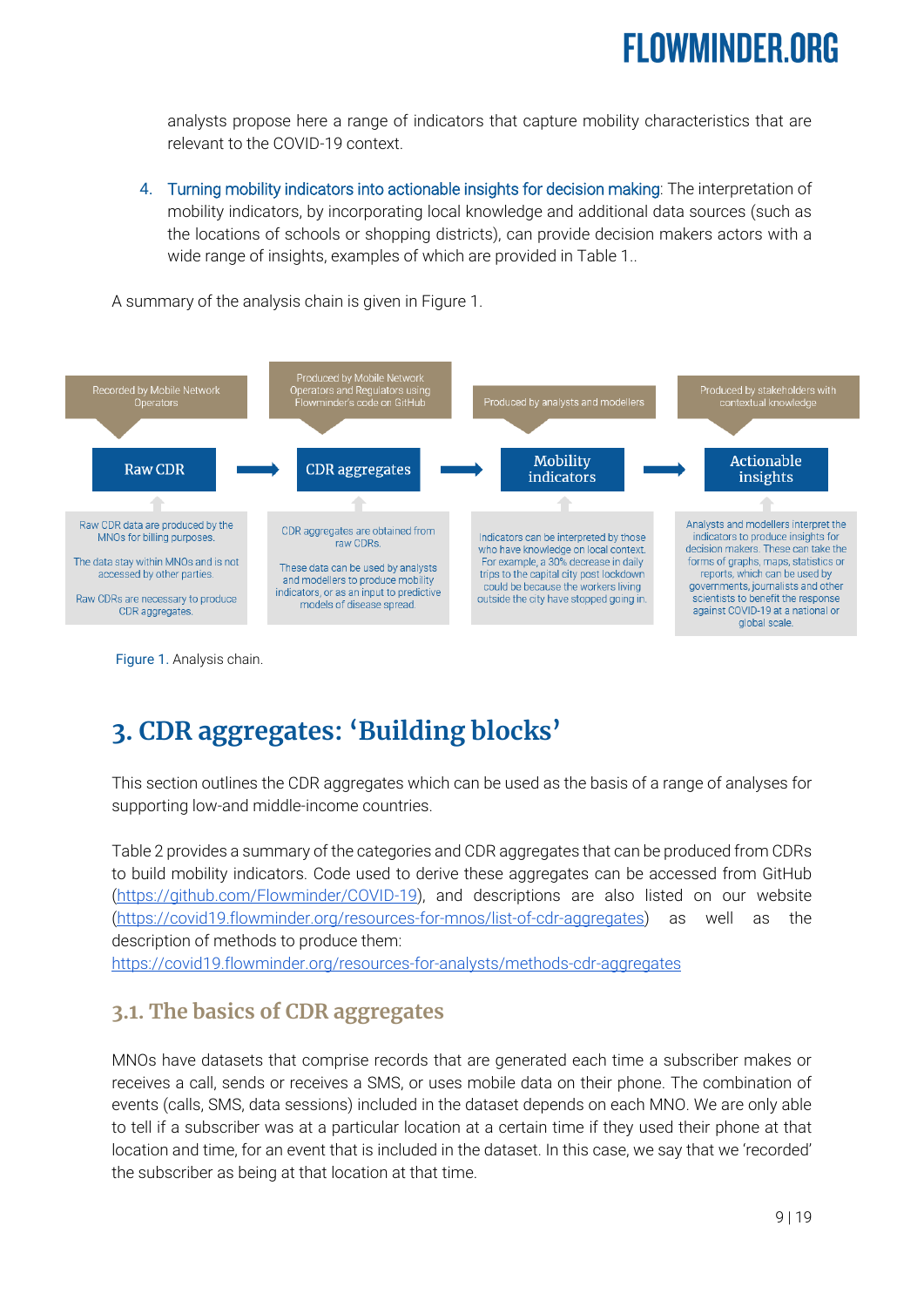Aggregates have been selected to represent all dimensions of mobility and the following three criteria: 1) they are fast and easy to compute for MNOs with limited resources; 2) they are fully anonymous and contain no information about individual subscribers; and 3) the aggregates are robust to infrequent phone usage. The aggregates have been developed with the assumption that most subscribers will not have a record associated with them every day, or even once every few days. This is especially common in low- and middle-income countries.

CDR aggregates do not expose any information about individual subscribers and cannot be used to re-identify an individual. In line with international standards, aggregates are only produced for groups of at least 15 subscribers. This means that, for example, when the number of active subscribers in a location is less than 15 subscribers, that count is not included in the aggregate. This means that the data can be shared with third parties. These parties include epidemiologists who may study the aggregates, in combination with case data, to assess whether mobility changes are having an effect on the spread of the disease, and to predict the evolution of the spread.

### <span id="page-10-0"></span>**3.2. Spatial and temporal resolutions of the CDR aggregates**

How CDR aggregates are broken down in time (temporal resolution) and space (spatial resolution) is key to which types of questions they can inform. Temporal resolution ranges from weeks to 15 minute intervals, and as described in the following section, the selection of this time interval is dependent on the indicator required. Spatial resolution is often based around administrative boundary datasets, from sub-county level (level 4) up to state level (level 1), although clusters of towers can be used for fine scale analyses (especially relevant in urban areas)<sup>3</sup>. Computing CDR aggregates at different temporal and spatial resolution is essential to obtain the full range of mobility indicators.

Whilst it might seem preferable to produce CDR aggregates at the finest spatial and temporal resolution, this may not always be beneficial. As the resolution is increased, a larger proportion of counts will fall beneath the 15 subscriber threshold required for data privacy (and statistical significance), resulting in more data being removed from the outputs. We recommend selecting the coarsest spatial and temporal resolution that will meet the requirements of the use case. This will ensure that statistically significant and privacy-preserving outputs are available for the maximum number of spatial regions and time periods.

Additionally, aggregates need to be produced at different resolutions (e.g. both for days and for weeks, and both for admin 4 and 3 level) which are combined to produce indicators of population mixing and intra-regional travel (cf next section).

Note: the maximum spatial resolution that can reasonably be achieved is typically dependent on the density of cell towers within the studied region. In regions where there are many cell towers (e.g. highly urbanised regions), it is possible to divide up the region into multiple sub-regions by clustering towers, each cluster containing several cell towers. Each sub-region is therefore likely to have a statistically significant number of data records associated with it. However, in regions with a low number of cell towers (e.g. rural regions), it is usually not possible to divide up the region and obtain

<sup>-</sup><sup>3</sup> We also provides guidelines to MNOs to aggregate their towers into clusters or by administrative regions: <https://covid19.flowminder.org/resources-for-analysts/methods-cdr-aggregates/geospatial-details>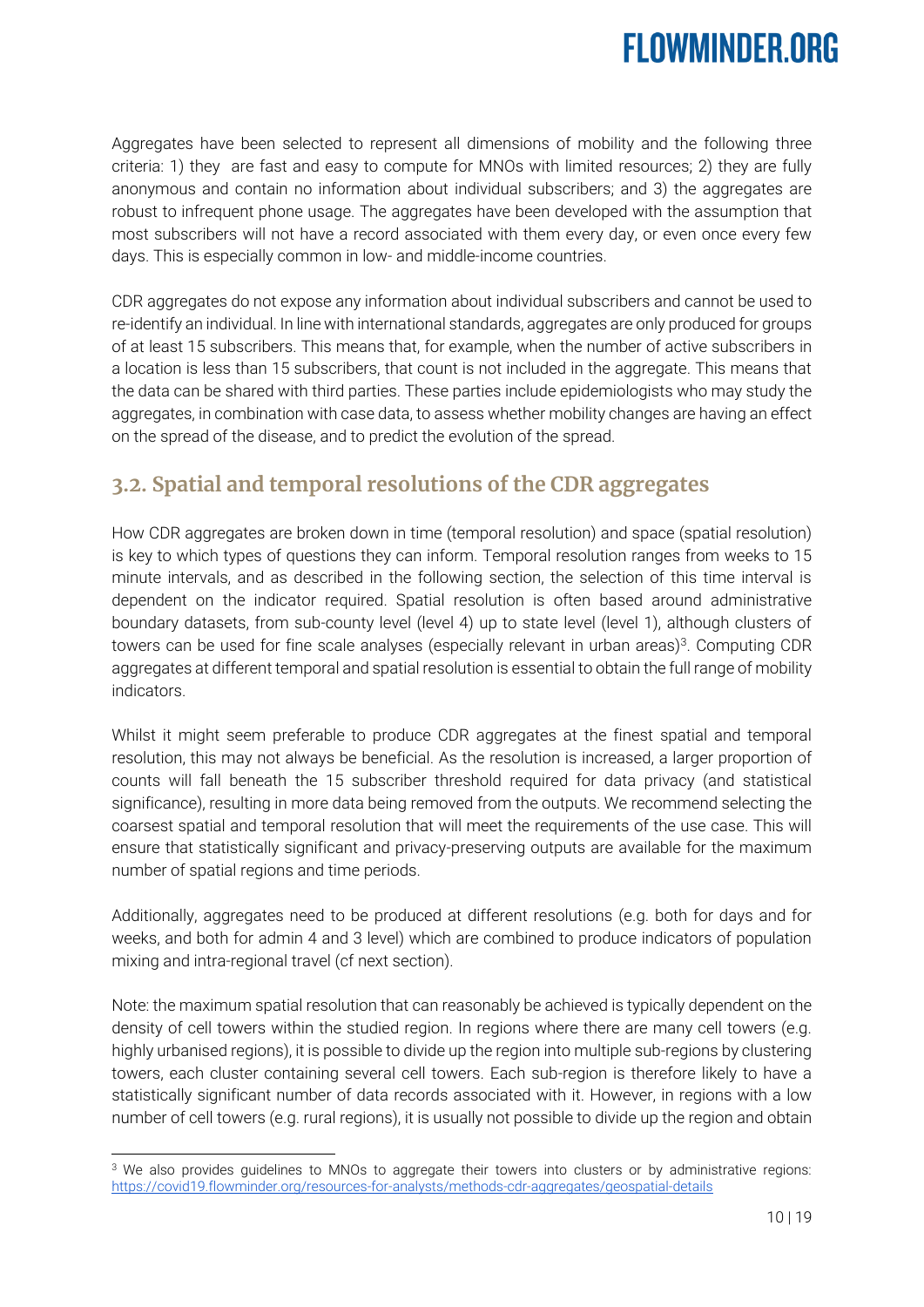sufficient data in each sub-region.

### <span id="page-11-0"></span>**3.3. Defining home locations**

Several of the aggregates are based on the concept of defining a home location for each subscriber. We define this to be a 'reference location' based on where the subscriber most frequently used their phone for the last time each day over a four-week period, and updated every week. Once calculated, it can be used to produce mobility indicators and understand mobility patterns with respect to each subscriber's reference location (e.g. whether they are in their home region or visiting another region). We define as 'resident of a cluster of towers or region' the subscribers who have been assigned this cluster or region as home location.

### <span id="page-11-1"></span>**3.4. Applications in non-LMIC contexts**

Although not the focus of this work, the listed aggregates are relevant for high-income settings in addition to low- and middle-income settings. However, in high-income settings, there can be additional mobile operator data available (including signalling data) which can enable more advanced aggregates to be developed. For example, in scenarios where high-frequency signalling data are available, we recommend extracting modal daytime locations for each subscriber, and the duration of visits and time away from home.

| Table 2: CDR Aggregates                                                                                                                           |                  |                       |                                                                   |              |  |
|---------------------------------------------------------------------------------------------------------------------------------------------------|------------------|-----------------------|-------------------------------------------------------------------|--------------|--|
| <b>CDR</b> aggregate                                                                                                                              | <b>Temp res</b>  | Spatial res.          | <b>Indicators used in</b>                                         | prio         |  |
| 1. Count of active subscribers - the number of unique subscribers recorded in each region during the specified period                             |                  |                       |                                                                   |              |  |
| Count_subscribers (hour, local)                                                                                                                   | hour             | Cluster or<br>admin4  | Subscriber presence<br>Population mixing<br>Intra-regional travel | $\mathbf{2}$ |  |
| Count_subscribers (day, local)                                                                                                                    | day              | Cluster or<br>admin4  | Hotspots                                                          |              |  |
| Count_subscribers (week, local)                                                                                                                   | week             | Cluster or<br>admin 4 |                                                                   |              |  |
| Count_subscribers (day, regional)                                                                                                                 | day              | Admin 3, 2,1          |                                                                   |              |  |
| Count_subscribers (week, regional)                                                                                                                | week             | Admin 3, 2,1          |                                                                   |              |  |
| Count_subscribers (15min, urban cluster)                                                                                                          | $15 \text{ min}$ | Urban<br>clusters     | Crowdedness<br>Hotspots                                           |              |  |
| 2. Count of residents (home locations) - The number of subscribers assigned to each region as their home location<br>during the specified period. |                  |                       |                                                                   |              |  |
| Count_residents (week, local)                                                                                                                     | week             | Cluster or<br>admin 4 | Home location                                                     |              |  |
| 3. Count of travellers (origin-destination matrix) - The number of subscribers that travel between any two locations                              |                  |                       |                                                                   |              |  |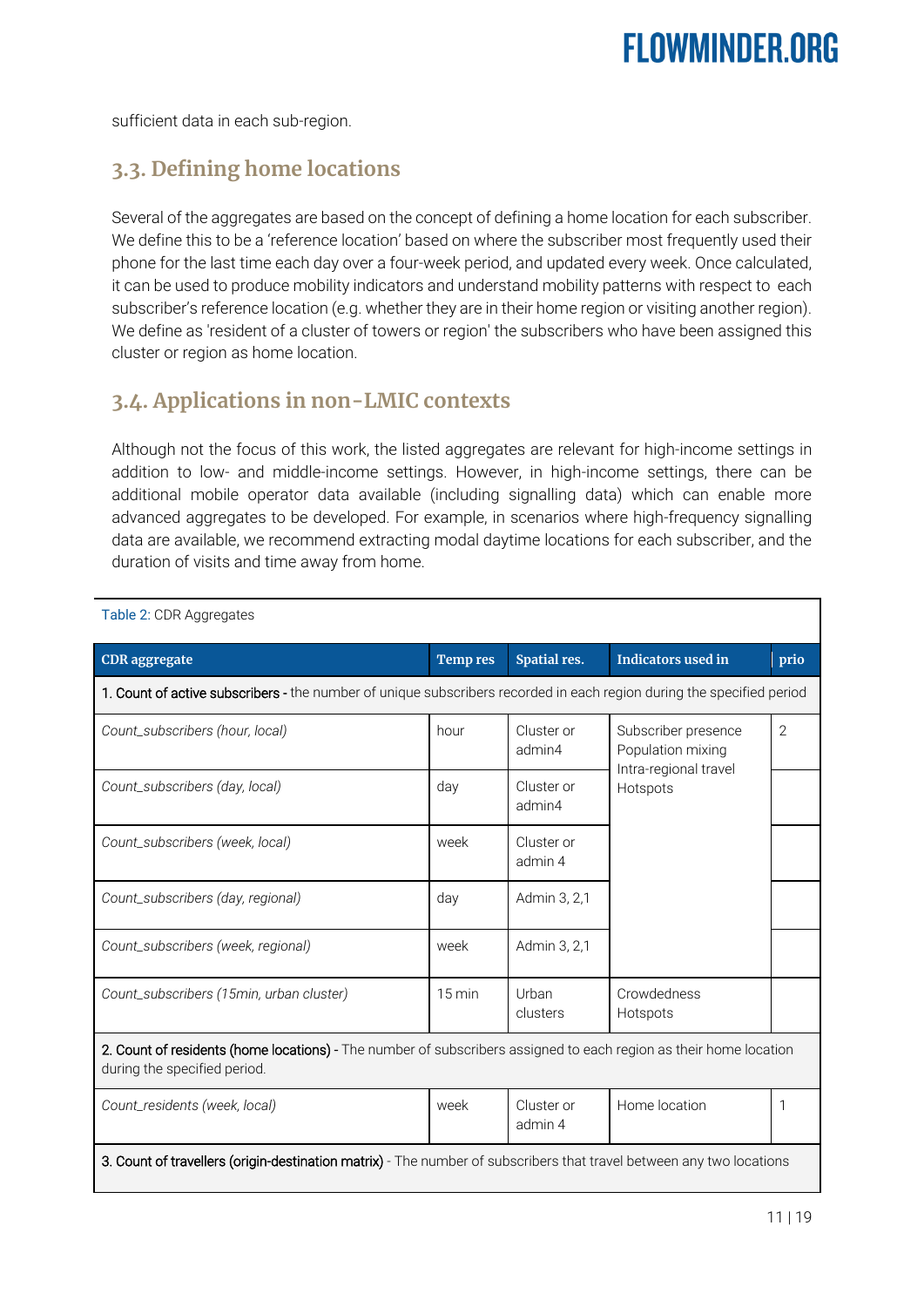| within the time period (there are 2 types: all locations (all pairs of locations visited in a trip: a subscriber travelling<br>from A to B then to C, is counted between A->B, B->C but also A->C), consecutive locations only (A->B, B->C)                                               |      |                       |                                                          |   |  |
|-------------------------------------------------------------------------------------------------------------------------------------------------------------------------------------------------------------------------------------------------------------------------------------------|------|-----------------------|----------------------------------------------------------|---|--|
| od_matrix_directed_all_pairs (hour, local)                                                                                                                                                                                                                                                | hour | Cluster or<br>admin 4 | Inter-regional travel:<br>travel distance,               |   |  |
| od_matrix_directed_all_pairs (hour, local)                                                                                                                                                                                                                                                | day  | Cluster or<br>admin 4 | dispersion, mixing<br>factor,<br>Regional connectivity   |   |  |
| od_matrix_directed_all_pairs (day, regional)                                                                                                                                                                                                                                              | day  | Admin 3, 2,1          |                                                          | 3 |  |
| od_matrix_directed_consecutive_pairs (hour, local)                                                                                                                                                                                                                                        | hour | Cluster or<br>admin 4 | Inter-regional travel:<br>flows                          |   |  |
| od_matrix_directed_consecutive_pairs (hour, local)                                                                                                                                                                                                                                        | day  | Cluster or<br>admin 4 |                                                          |   |  |
| od_matrix_directed_consecutive_pairs (day, regional)                                                                                                                                                                                                                                      | day  | Admin 3, 2,1          |                                                          |   |  |
| 4. Count of travellers (connections triangular matrix) -: alternative to OD matrix with no direction of movement. The<br>number of subscribers that travel between any two locations within the time period, irrespective of the direction of<br>travel                                   |      |                       |                                                          |   |  |
| od_matrix_undirected_all_pairs (hour, local)                                                                                                                                                                                                                                              | hour | Cluster or<br>admin 4 | Inter-regional travel:<br>travel distance,<br>dispersion |   |  |
| od_matrix_undirected_all_pairs (hour, local)                                                                                                                                                                                                                                              | day  | Cluster or<br>admin 4 |                                                          |   |  |
| od_matrix_undirected_all_pairs(day, regional)                                                                                                                                                                                                                                             | day  | Admin 3, 2,1          |                                                          |   |  |
| 5. Count of visits at home and away (home-away matrix)<br>The number of times a subscriber is recorded in their home region, and the number of times they are seen at a<br>location that is not their home, within the time period, given for each pair of home region and visited region |      |                       |                                                          |   |  |
| Count_visits_home_away (hour, local)                                                                                                                                                                                                                                                      | hour | Cluster or<br>admin 4 | Inter-regional travel<br>from home                       |   |  |
| Count_visits_home_away (day, regional)                                                                                                                                                                                                                                                    | day  | Admin 3               | (per subscriber<br>aggregate equivalent)                 |   |  |
| 6. Count of home relocations (home origin-destination matrix) The number of subscribers that have changed home<br>region, given for each pair of regions as previous home and new home                                                                                                    |      |                       |                                                          |   |  |
| Count_home_relocations (week, regional)                                                                                                                                                                                                                                                   | week | Admin 3               | Home location                                            |   |  |
| 7. Count of subscribers only seen in 1 region - The number of subscribers that are only recorded within a single<br>region                                                                                                                                                                |      |                       |                                                          |   |  |
| Count_subscribers_single_region (day, regional)                                                                                                                                                                                                                                           | day  | Admin 3               | Inter-regional travel                                    |   |  |
| Count_subscribers_single_region (week, regional)                                                                                                                                                                                                                                          | week | Admin 3               |                                                          |   |  |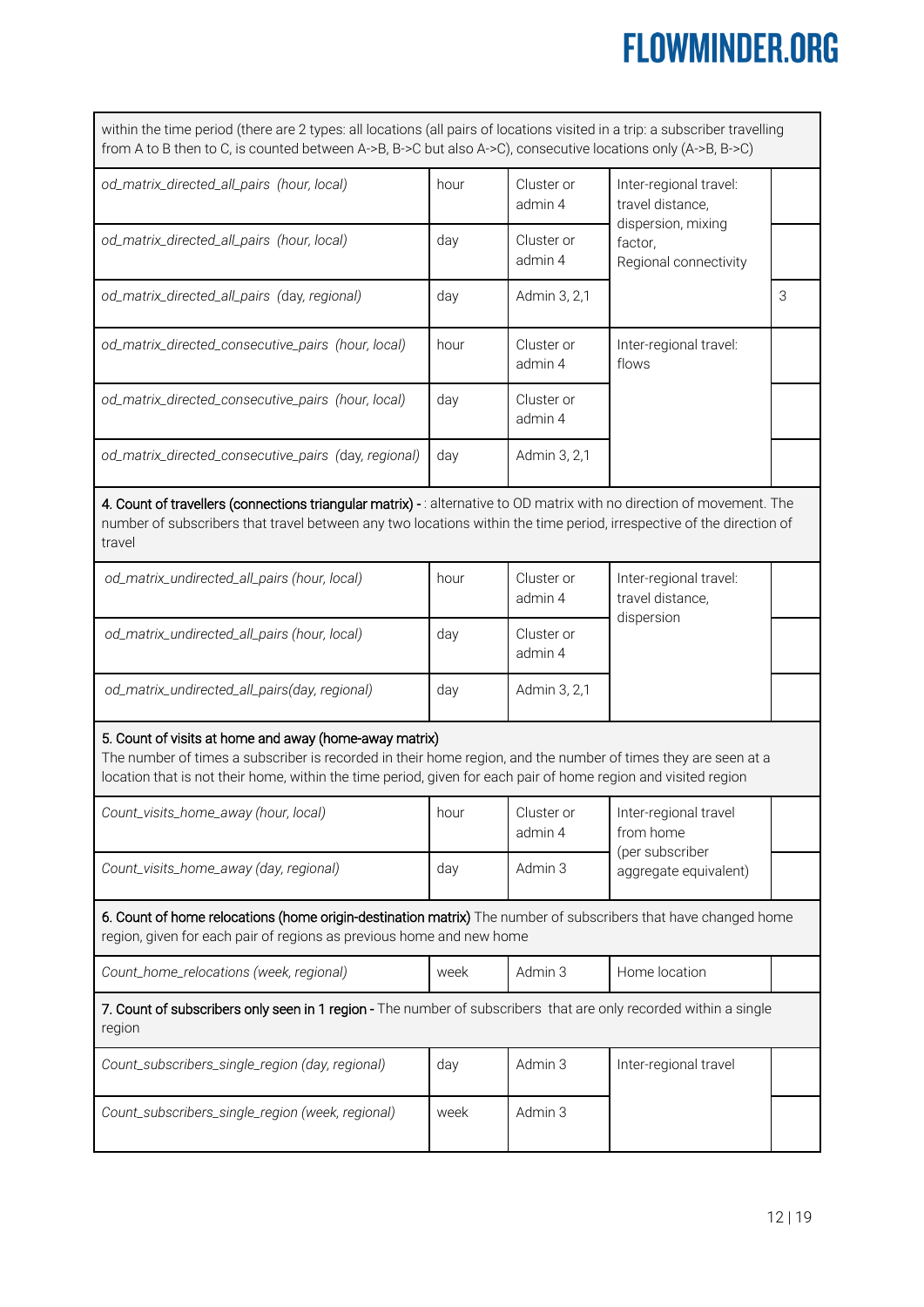| 8. Count of subscribers only seen in home region - The number of subscribers that are only recorded within their<br>home region during the specified time period                                               |                          |                       |                                          |                |  |
|----------------------------------------------------------------------------------------------------------------------------------------------------------------------------------------------------------------|--------------------------|-----------------------|------------------------------------------|----------------|--|
| Count_subscribers_home_region (day, regional)                                                                                                                                                                  | day                      | Admin 3               | Inter-regional travel                    |                |  |
| Count_subscribers_home_region (week, regional)                                                                                                                                                                 | Admin 3<br>week          |                       |                                          |                |  |
| <b>9. Count of events</b> - The total number of data records for the specified time period.                                                                                                                    |                          |                       |                                          |                |  |
| Count_events (hour, local)                                                                                                                                                                                     | hour<br>(or $15$<br>min) | Cluster or<br>admin 4 | Sample size / data<br>quality indicators | $\overline{4}$ |  |
| 10. Count of active residents - The number of subscribers that are recorded to have been within their home region,<br>within the specified time period                                                         |                          |                       |                                          |                |  |
| Count_active_residents (hour, local)                                                                                                                                                                           | Hour                     | Cluster or<br>admin 4 | Sample size / data<br>quality indicators | 5              |  |
| Count_active_residents (day, regional)                                                                                                                                                                         | Day                      | Admin 3               |                                          |                |  |
| TBC: temporary 'stay' location (assigning each subscriber each day a 'stay' location which may be different from the<br>home location, e.g. stays from 2 to 3 days. This could help categorize mobility types. |                          |                       |                                          |                |  |
|                                                                                                                                                                                                                |                          |                       | Inter-regional travel                    |                |  |

### <span id="page-13-0"></span>**3.5 [TBC] Further description of CDR aggregates**

#### Home-away matrix:

|        |          | home                                                             |                                                                  |                      |
|--------|----------|------------------------------------------------------------------|------------------------------------------------------------------|----------------------|
|        |          | A                                                                | B                                                                | $\cdots$             |
|        | A        | Nb subscribers who 'live' in A and visited A in time<br>interval | Nb subscribers who 'live' in B and visited A in time<br>interval | $\cdot$ .            |
| visits | B        | Nb subscribers who live in A and visited B in time interval      | $\ddotsc$                                                        | $\ddot{\phantom{0}}$ |
|        | $\cdots$ | $\cdot$ .                                                        | $\cdot$                                                          |                      |

#### Home origin-destination matrix:

| New home      |   |          |
|---------------|---|----------|
| -<br>$\cdots$ | Ь | $\cdots$ |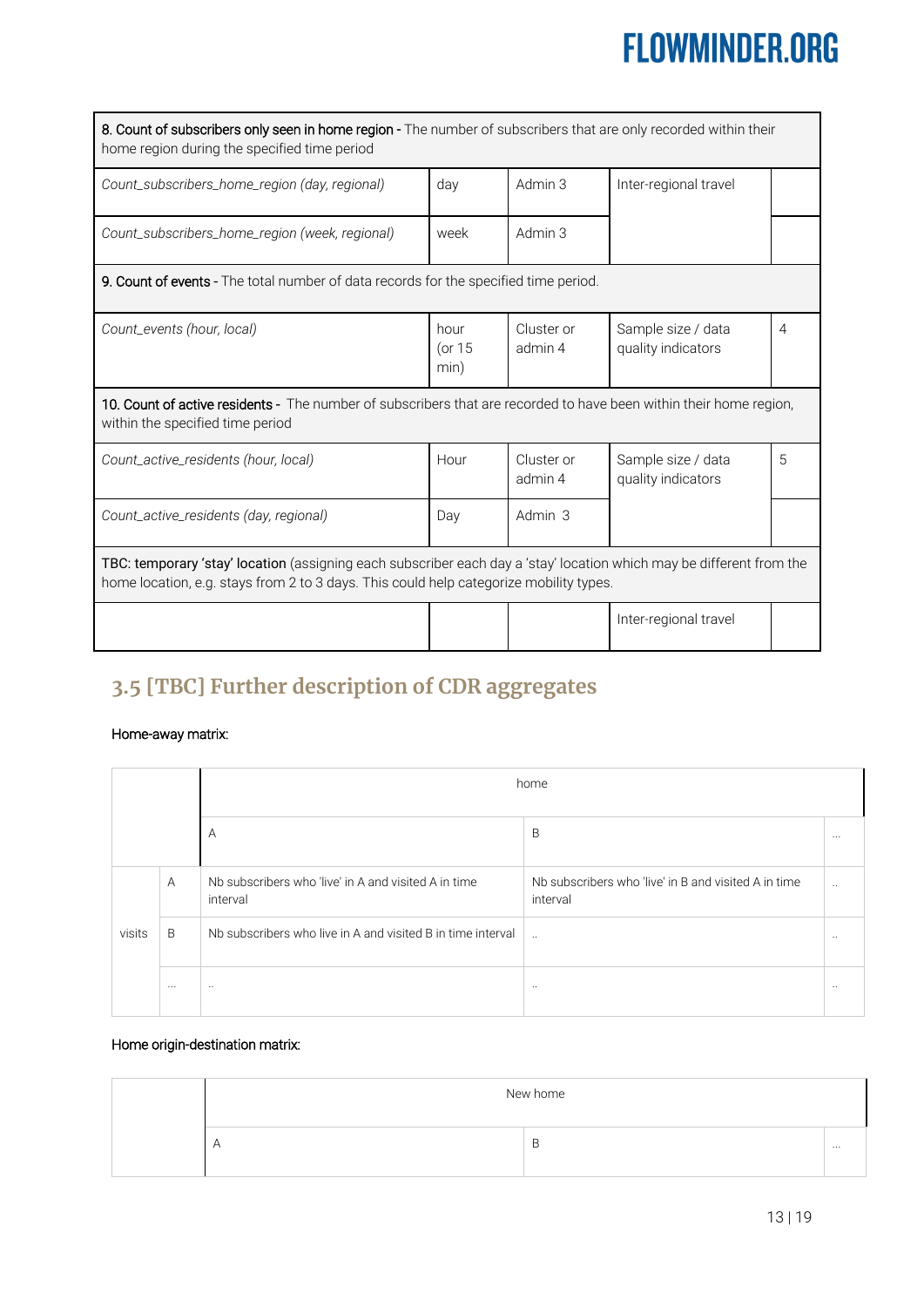|                  | A        | Nb subscribers who did not change home location and<br>'live' in A | Nb subscribers who used to 'live' in A and now 'live'<br>in B |         |
|------------------|----------|--------------------------------------------------------------------|---------------------------------------------------------------|---------|
| Previous<br>home | B        | Nb subscribers who used to 'live' in B and now 'live' in A         | $\ddot{\phantom{a}}$                                          | .       |
|                  | $\cdots$ | $\cdot$ .                                                          | $\cdot$ .                                                     | $\cdot$ |

### <span id="page-14-0"></span>**4. Indicators built from CDR aggregates**

Using a combination of the CDR aggregates described above, we can generate a range of mobility indicators which are useful for planning and evaluating interventions related to mobility in the context of the COVID-19 response. Table 1 provides examples of insights that can be generated from the indicators, and all indicators and the CDR aggregates they are based on are listed in Table 3 below.

### <span id="page-14-1"></span>**4.1. Categories of indicators**

Indicators we suggest can be regrouped in the following categories, based on the main CDR aggregates they are derived from:

- Subscriber presence: how visited places are over time and regularity of pattern
- Home locations: changes to the population distribution
- Crowdedness: how busy and how often busy places are
- **•** Population mixing: how many different people visit the same place over time
- **•** Intra-regional travel: quantity of movement within a region
- Inter-regional travel: quantity of movement across regions for all pairs of regions and quantity of movement from home
- Locations of interest: hotspots, main travelled routes and secluded areas
- **•** Sample size / data quality indicators

### <span id="page-14-2"></span>**4.2. Methods to produce the indicators**

Analysis, including data cleaning, aggregation of data across time periods, or rescaling to account for biases within the data, is required to produce these indicators. Full details will be provided on our website.

Most indicators are formed using the following standard operations:

- Computing a baseline ( for comparison or for computing a % change)
- Computing a % change compared to baseline (often but not always)
- Rescaling the data to account for changes in phone usage (active subscribers and number of events)

To do this all CDR aggregates need to be computed for a period of at least four weeks before interventions were introduced, or before the initial COVID-19 cases were announced in the country. This is to obtain indicators about routine baseline mobility, against which the post-intervention (or post-news) indicators can be compared. CDR aggregates should then be produced continuously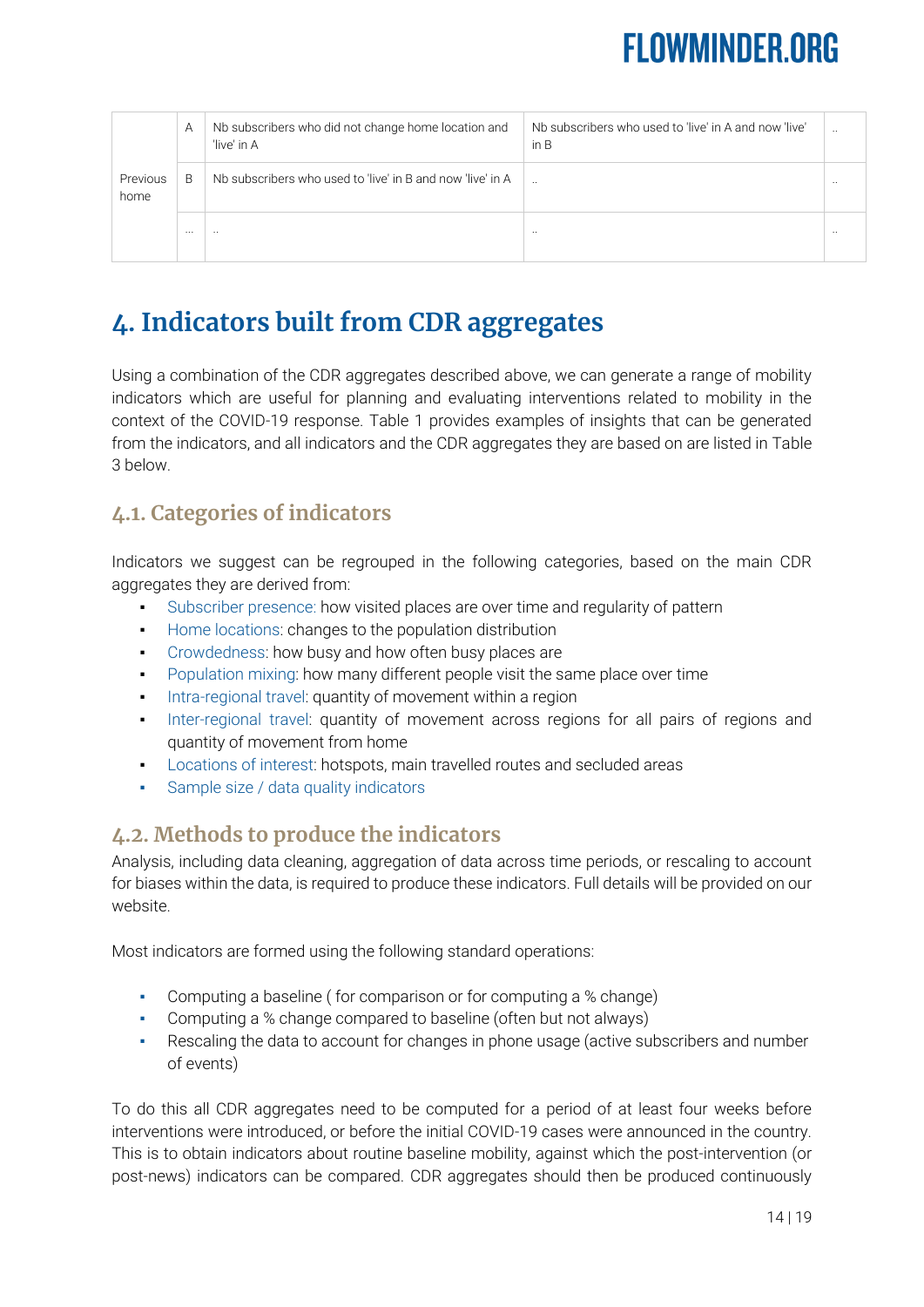throughout the epidemic, and output with a frequency that meets the needs of the data consumers.

To interpret and visualise the indicators the boundary datasets used to produce the spatial aggregation needs to be provided along with the CDR aggregates. We also provides guidelines to MNOs to aggregate their towers into clusters or by administrative regions: [https://covid19.flowminder.org/resources-for-analysts/methods-cdr-aggregates/geospatial](https://covid19.flowminder.org/resources-for-analysts/methods-cdr-aggregates/geospatial-details)**[details](https://covid19.flowminder.org/resources-for-analysts/methods-cdr-aggregates/geospatial-details)** 

Table 3: Indicators

| <b>Indicator</b>                                                                                                                                                                                                                                                                                                                                                                                                                                                                                                                    | Unit                                | <b>CDR</b> aggregates needed                                                                                      |
|-------------------------------------------------------------------------------------------------------------------------------------------------------------------------------------------------------------------------------------------------------------------------------------------------------------------------------------------------------------------------------------------------------------------------------------------------------------------------------------------------------------------------------------|-------------------------------------|-------------------------------------------------------------------------------------------------------------------|
| Subscriber presence - Indicators based on time series of Count_subscribers aggregates                                                                                                                                                                                                                                                                                                                                                                                                                                               |                                     |                                                                                                                   |
| Subscriber presence - hourly/daily presence (weekday), per<br>region<br>Number of subscribers recorded in each region each<br>hour/day, during weekdays: this describes how busy each<br>region is during weekdays, and during each hour of<br>weekdays                                                                                                                                                                                                                                                                             | % change<br>relative to<br>baseline | Count_subscribers<br>(hour, local)<br>Count_subscribers (day,<br>local)<br>Count_active_residents<br>Count_events |
| Subscriber presence - hourly/daily presence (weekend), per<br>region<br>Number of subscribers recorded in each region each<br>hour/day, during weekends: this describes how busy each<br>region is during weekends, and during each hour of<br>weekends                                                                                                                                                                                                                                                                             | % change<br>relative to<br>baseline | Count_subscribers<br>(hour, local)<br>Count_subscribers (day,<br>local)<br>Count_active_residents<br>Count_events |
| Subscriber presence - changes to variance of hourly/daily<br>presence, per region<br>The variance in hourly/daily patterns, across different<br>days/weeks: this provides information about the extent to<br>which previously predictable, regular patterns have been<br>disrupted.<br>Disruption duration: A further indicator may be the time it<br>takes for presence patterns to become regular again.                                                                                                                          | % change<br>relative to<br>baseline | Count_subscribers<br>(hour, local)<br>Count_subscribers (day,<br>local)<br>Count_events                           |
| Subscriber presence - changes to day/night subscriber<br>presence ratio, per region<br>Ratio of the number of subscribers recorded in each region<br>during 'daytime' hours, and the number during 'nighttime'<br>hours: this provides information about the number of<br>residents (who are likely to be present during the nighttime)<br>versus the number of non-residents (who are likely to be<br>present during the daytime) that visit the region. It can also<br>provide information about which regions are popular night- | %change<br>relative to<br>baseline  | Count_subscribers<br>(hour, local)<br>Count_subscribers (day,<br>local)<br>Count_active_residents<br>Count_events |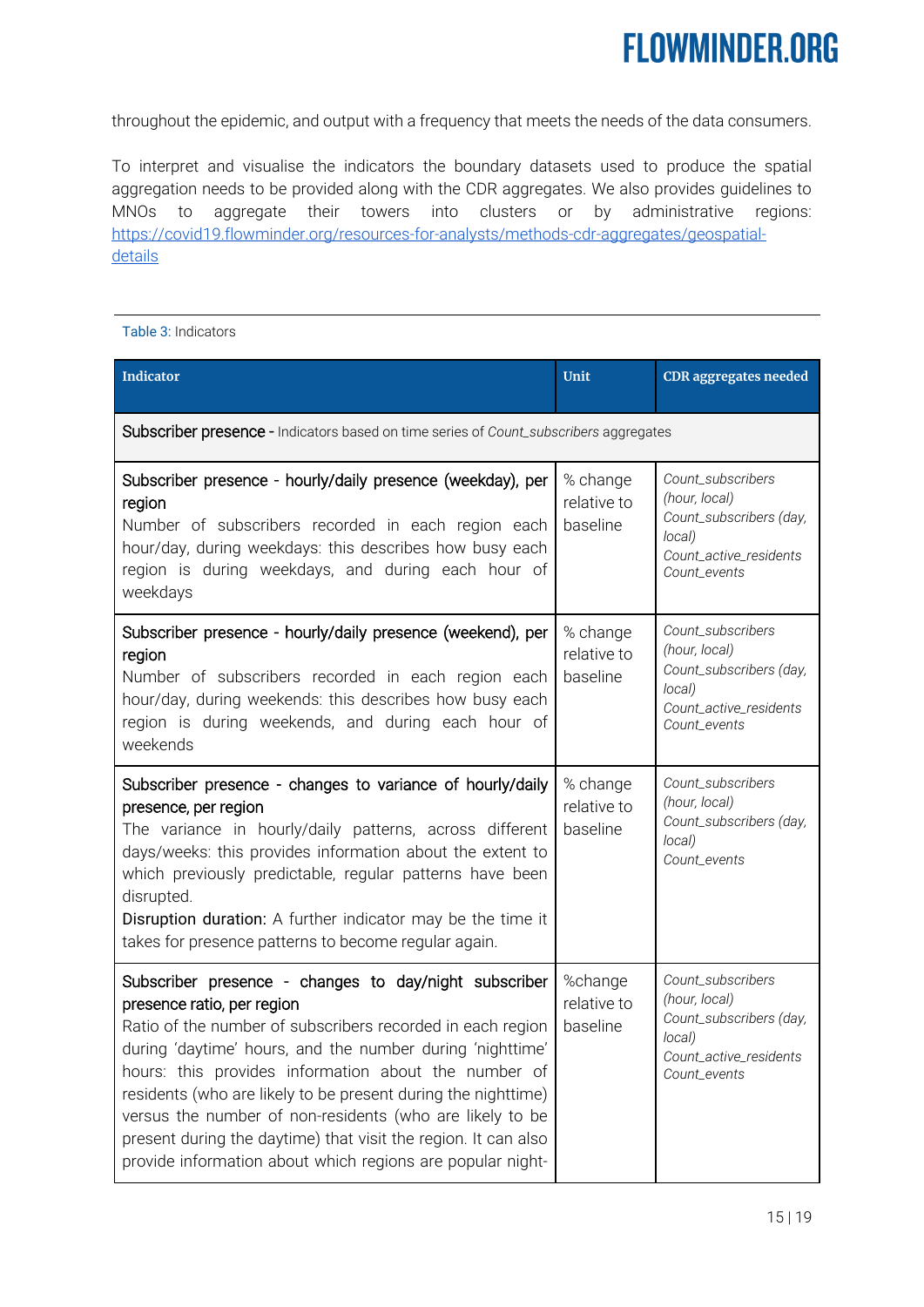| life spots (a high proportion of nighttime visitors).                                                                                                                                                                                                                                                                                                                                       |                                                                 |                                                                                         |  |  |
|---------------------------------------------------------------------------------------------------------------------------------------------------------------------------------------------------------------------------------------------------------------------------------------------------------------------------------------------------------------------------------------------|-----------------------------------------------------------------|-----------------------------------------------------------------------------------------|--|--|
| <b>Home locations</b> - Indicators based on time series of Count_residents and Count_home_relocations aggregates                                                                                                                                                                                                                                                                            |                                                                 |                                                                                         |  |  |
| Home locations - changes to the number of resident<br>subscribers per region<br>Number of subscribers that are assigned to a region as their<br>home region                                                                                                                                                                                                                                 | % change<br>relative to<br>baseline                             | Count_residents                                                                         |  |  |
| Home locations - changes to the number of subscribers who<br>move home, per pairs of regions<br>Number of subscribers whose home location has changed,<br>between any 2 regions or for specific regions                                                                                                                                                                                     | % change<br>relative to<br>baseline                             | Count_home_relocations<br>Count_events                                                  |  |  |
| Home locations - duration of disruption, per region<br>Average time for a region to get back to its pre-crisis<br>subscriber population size (if at all)                                                                                                                                                                                                                                    | weeks                                                           | Count_home_relocations<br>Count_events<br>Count_active_residents                        |  |  |
| Crowdedness measure - Indicators based on time series of Count_subscribers (15min, urban cluster)                                                                                                                                                                                                                                                                                           |                                                                 |                                                                                         |  |  |
| Crowdedness measure - crowd size per cluster<br>Number of subscribers recorded at each cluster within a 15<br>minute interval (urban areas only): this measures the size of<br>a 'crowd'                                                                                                                                                                                                    | $%$ of<br>residents                                             | Count_subscribers<br>(15min, urban cluster)                                             |  |  |
| Crowdedness measure - crowd frequency per cluster<br>Number of 'crowds' (defined to be more than X subscribers<br>recorded at the same cluster within a 15 minute interval)<br>recorded each day: this measures the frequency with which<br>crowds congregate                                                                                                                               | N per day                                                       | Count_subscribers<br>(15min, urban cluster)                                             |  |  |
| Population mixing - Indicators based on time series of Count_subscribers (day, local) and Count_subscribers<br>(week, local) and Count_residents (local)                                                                                                                                                                                                                                    |                                                                 |                                                                                         |  |  |
| Population mixing - visitors vs residents, for each region<br>Number of unique subscribers recorded in the region each<br>day/week, normalised by the number of subscribers that<br>have that region assigned to them as their 'home region': this<br>is an indicator of how many non-resident 'outside' visitors<br>come to the region, relative to the size of the resident<br>population | % of<br>residents<br>and %<br>change<br>relative to<br>baseline | Count_subscribers (day,<br>local)<br>Count_residents<br>Count_active_residents          |  |  |
| Population mixing - 'mixing factor', for each region<br>Average number of unique visitors each day, averaged over<br>a week, divided by the number of unique subscribers to the<br>region in a week: this indicates the degree to which the same<br>people visit a region each day, versus different people visiting                                                                        | % of unique<br>week<br>visitors<br>And %<br>change              | Mean Count_subscribers<br>(day, local) divided by<br>Count_subscribers<br>(week, local) |  |  |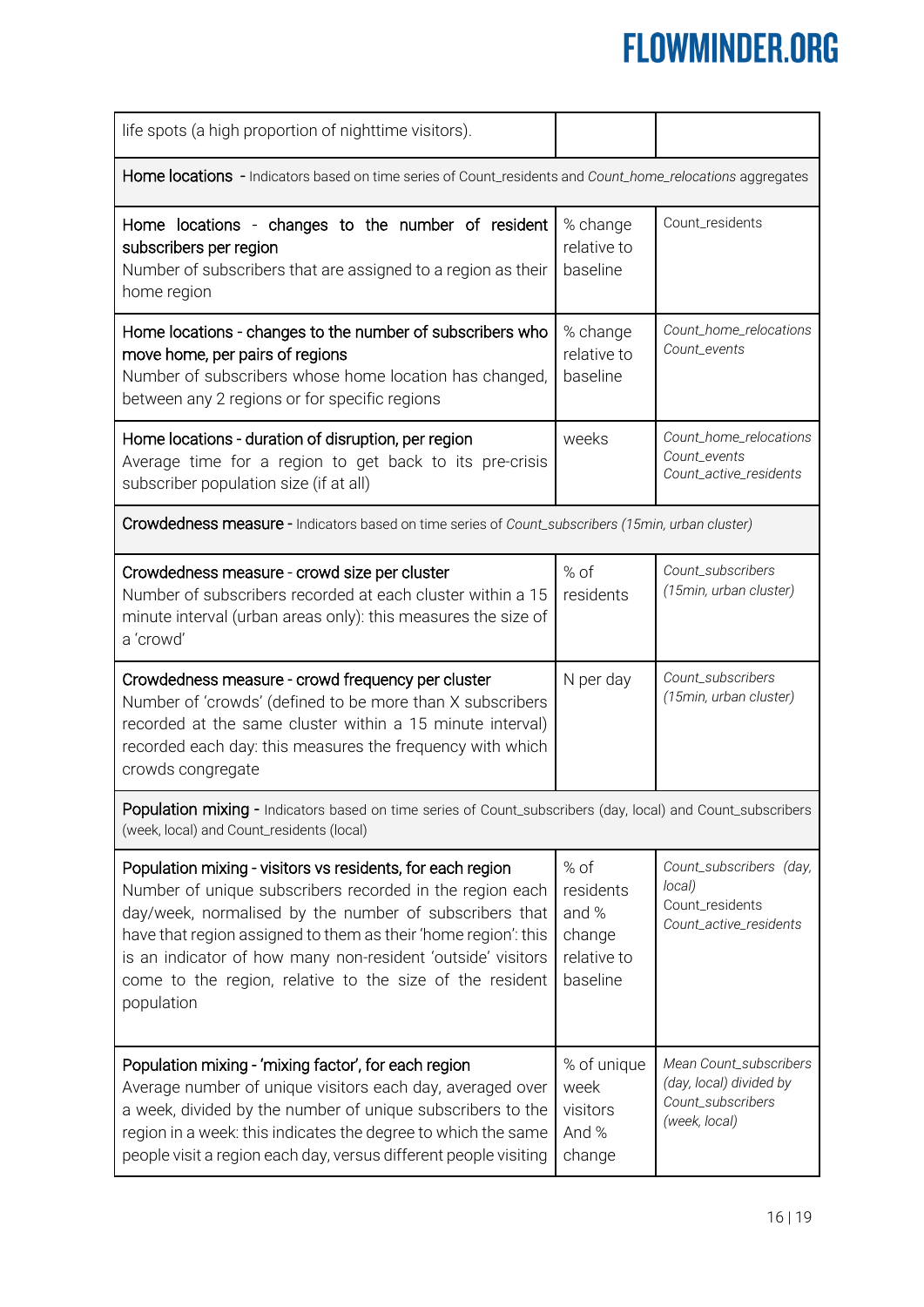| each day which would result in higher 'mixing'.                                                                                                                                                                                                                                                                                                                      | relative to<br>baseline                       |                                                                                              |  |  |
|----------------------------------------------------------------------------------------------------------------------------------------------------------------------------------------------------------------------------------------------------------------------------------------------------------------------------------------------------------------------|-----------------------------------------------|----------------------------------------------------------------------------------------------|--|--|
| Intra-regional travel - Indicator based on time series of Count_subscribers (day, local) and Count_subscribers<br>(day, regional)                                                                                                                                                                                                                                    |                                               |                                                                                              |  |  |
| Intra-regional travel - changes to travel within each region<br>Average number of sub-regions visited in each region per<br>visitors to the region: this measures the amount of<br>movement within a region                                                                                                                                                          | % change<br>relative to<br>baseline           | Mean<br>Count_subscribers (day,<br>local) divided by<br>Count_subscribers (day,<br>regional) |  |  |
| Inter-regional travel - Indicators based on time series of od_matrix_directed_all_pairs,<br>od_matrix_directed_consecutive_pairs and Count_visits_home_away                                                                                                                                                                                                          |                                               |                                                                                              |  |  |
| Inter-regional travel - changes to incoming flow to each region<br>Number of subscribers entering a region from another region                                                                                                                                                                                                                                       | % change<br>relative to<br>baseline           | od_matrix_directed_con<br>secutive_pairs<br>Count_events                                     |  |  |
| Inter-regional travel - changes to outgoing flow from each<br>region<br>Number of subscribers leaving a region and travelling to<br>another region                                                                                                                                                                                                                   | % change<br>relative to<br>baseline           | od_matrix_directed_con<br>secutive_pairs<br>Count events                                     |  |  |
| Inter-regional travel - changes to net flow of each region<br>The difference between incoming and outgoing flows: this<br>measures how subscribers are redistributing<br>amongst<br>regions                                                                                                                                                                          | % change<br>relative to<br>baseline           | od_matrix_directed_con<br>secutive_pairs<br>Count_events                                     |  |  |
| Inter-regional travel - changes to the distribution of distances<br>travelled<br>The median distance (and quartiles) travelled by all<br>subscribers that travel to the region from another region: this<br>indicates whether a lot of people come to the region from<br>nearby regions, or from regions that are farther away.<br>Can be aggregated across regions. | % change<br>relative to<br>baseline<br>And km | od_matrix_directed_all_p<br>airs                                                             |  |  |
| Inter-regional travel - changes to the dispersion distribution<br>For each destination region, this is the average percentage<br>of subscribers that originated from each region: this<br>indicates whether a lot of people originate from the same<br>region, or whether there are many origin regions with a few                                                   | % change<br>relative to<br>baseline           | od_matrix_directed_all_p<br>airs                                                             |  |  |
| people coming from each one.<br>(variant: standard deviation of coordinates of origin regions)                                                                                                                                                                                                                                                                       | And km                                        |                                                                                              |  |  |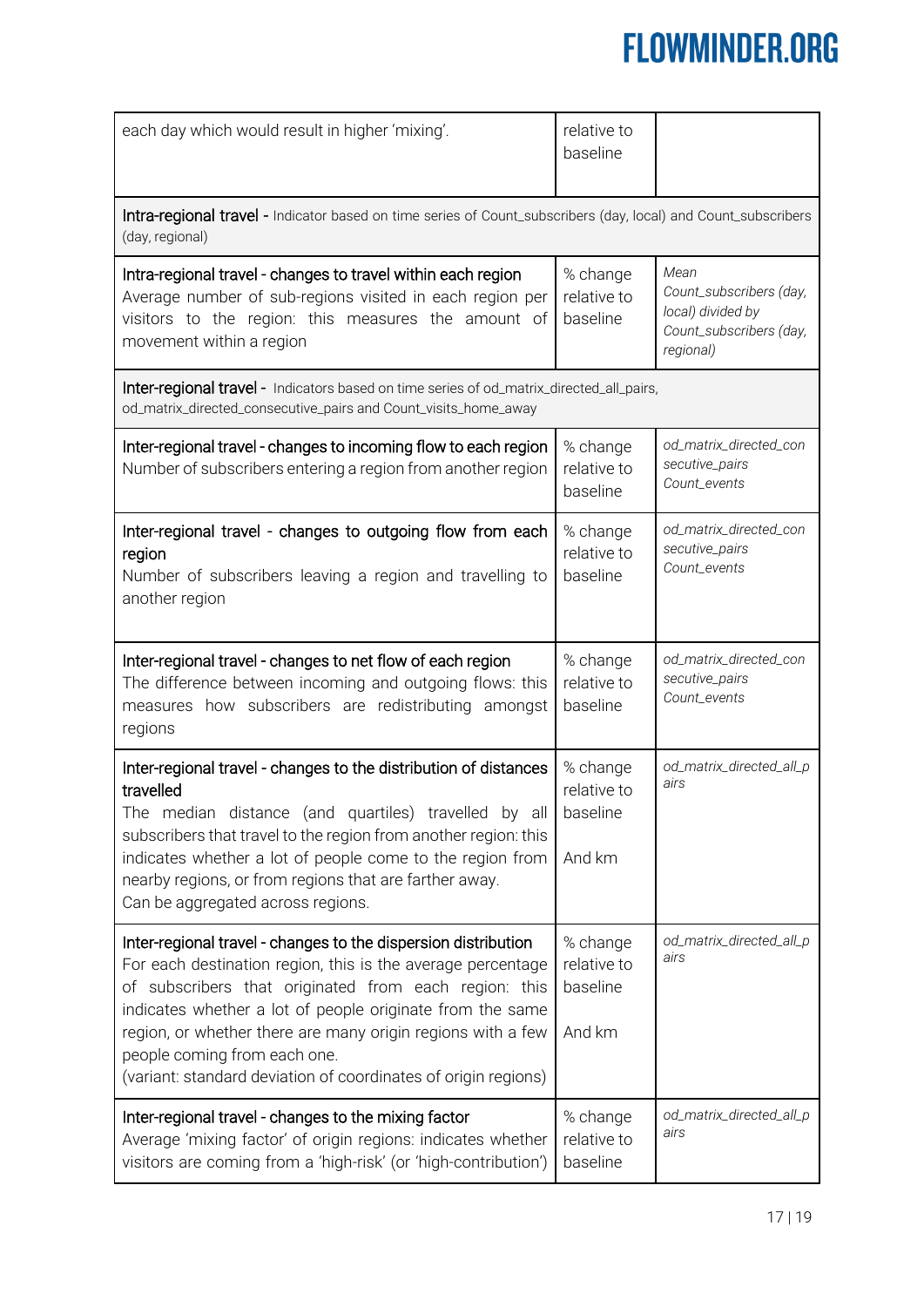| region                                                                                                                                                                                                                                                                                                                                                                                 |                                               |                                                 |  |  |
|----------------------------------------------------------------------------------------------------------------------------------------------------------------------------------------------------------------------------------------------------------------------------------------------------------------------------------------------------------------------------------------|-----------------------------------------------|-------------------------------------------------|--|--|
| Inter-regional travel - changes to the number of regions<br>visited, per home location<br>Average number of regions visited by the resident<br>subscribers of each region<br>(Variant:<br>Exposure (or contribution): changes to the number of<br>visited,<br>home<br>location<br>hotspots<br>per<br>Average number of hotspots visited by the resident<br>subscribers of each region) | % change<br>relative to<br>baseline           | Count_visits_home_awa<br>у                      |  |  |
| Inter-regional travel - changes to the line distance travelled,<br>per home location<br>Average distance to visited regions by the resident<br>subscribers of each region                                                                                                                                                                                                              | % change<br>relative to<br>baseline<br>And km | Count_visits_home_awa<br>у                      |  |  |
| Inter-regional travel - changes to the dispersion of visited<br>regions per home location<br>Standard deviation of coordinates of visited regions by the<br>resident subscribers of each region                                                                                                                                                                                        | % change<br>relative to<br>baseline<br>And km | Count_visits_home_awa<br>у                      |  |  |
| Inter-regional travel - changes to the number of subscribers<br>visiting a single region, per region<br>More specific indicator on the number of subscribers not<br>crossing admin boundaries                                                                                                                                                                                          | % change<br>relative to<br>baseline           | Count_subscribers_singl<br>e_region             |  |  |
| Inter-regional travel - changes to the number of subscribers<br>visiting only their home region, per home region<br>More specific indicator on the number of subscribers not<br>recorded outside of their home region                                                                                                                                                                  | % change<br>relative to<br>baseline<br>And km | Count_subscribers_hom<br>e_region               |  |  |
| Locations of interest - Locations selected from the analysis of population mixing indicators and the analysis of<br>the graph formed by the inter-regional travel aggregate od_matrix_directed_all_pairs                                                                                                                                                                               |                                               |                                                 |  |  |
| Regional connectivity structure: isolated clusters of regions<br>Are there areas of the country isolated for the rest? (which<br>may be easier to protect)                                                                                                                                                                                                                             | Names,<br>coordinates                         | od_matrix_directed_all_p<br>airs                |  |  |
| Regional connectivity structure: main travel routes - list of<br>locations most connected to each other forming a path<br>through the country (along which the virus may spread)                                                                                                                                                                                                       | Names,<br>coordinates                         | od_matrix_directed_all_p<br>airs                |  |  |
| Regional connectivity structure: main travel routes through<br>hotspots - path along which most population mixing is<br>occuring (along which the virus may spread)                                                                                                                                                                                                                    | Names,<br>coordinates                         | od_matrix_directed_all_p<br>airs                |  |  |
| Hotspots: locations of hotspots - Locations with high<br>population mixing values and/or crowdedness                                                                                                                                                                                                                                                                                   | Coordinates                                   | Population mixing and<br>crowdedness indicators |  |  |